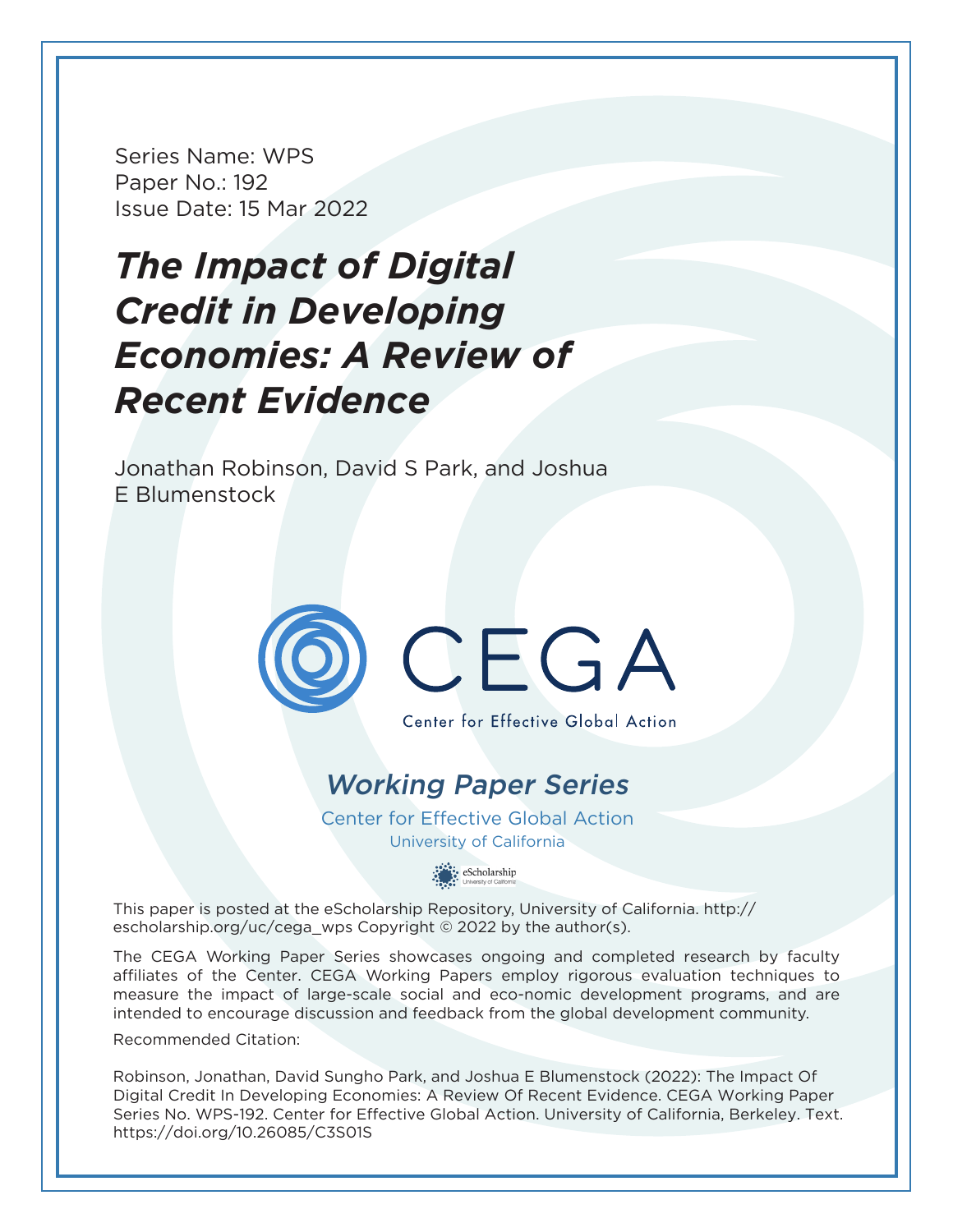## <span id="page-1-0"></span>The Impact of Digital Credit in Developing Economies: A Review of Recent Evidence<sup>∗</sup>

Jonathan Robinson David Sungho Park Joshua E. Blumenstock

March 15, 2022

#### Abstract

In recent years, a new generation of "digital credit" products have transformed the consumer lending landscape in many low- and middle-income countries. Offering shortterm, high-interest loans via mobile phones or other digital platforms, these products have become wildly popular. This article reviews the small but emerging evidence on the welfare impacts of digital credit. These studies document very high rates of takeup - well in excess of traditional microcredit - despite the fact that customers often do not understand the terms of their loans. Overall, there is little evidence that access to credit has consistent positive impacts on borrower welfare, though two impact evaluations document positive effects on resilience and subjective well-being, respectively. No study finds statistically significant negative impacts of digital credit.

<sup>∗</sup>Blumenstock: University of California, Berkeley and CEGA, email: [jblumenstock@berkeley.edu;](mailto:jblumenstock@berkeley.edu) Park: University of California, Santa Cruz, email: [davidspark@ucsc.edu;](mailto:davidspark@ucsc.edu) Robinson: University of California, Santa Cruz, CEGA and NBER, email: [jmrtwo@ucsc.edu.](mailto:jmrtwo@ucsc.edu) We thank Natasha Beale, Leah Bridle, Dan Cassara, Marisa McKasson and Alexandra Wall for their tireless work on behalf of the DCO, and Carson Christiano for her support throughout the project. We thank Seth Garz and Rebecca Mann for their support, and additionally thank Seth for comments on this draft. Much of the research discussed in this paper was made possible (in whole or in part) by the Digital Credit Observatory (DCO), a program of the Center for Effective Global Action (CEGA), with support from the Bill Melinda Gates Foundation.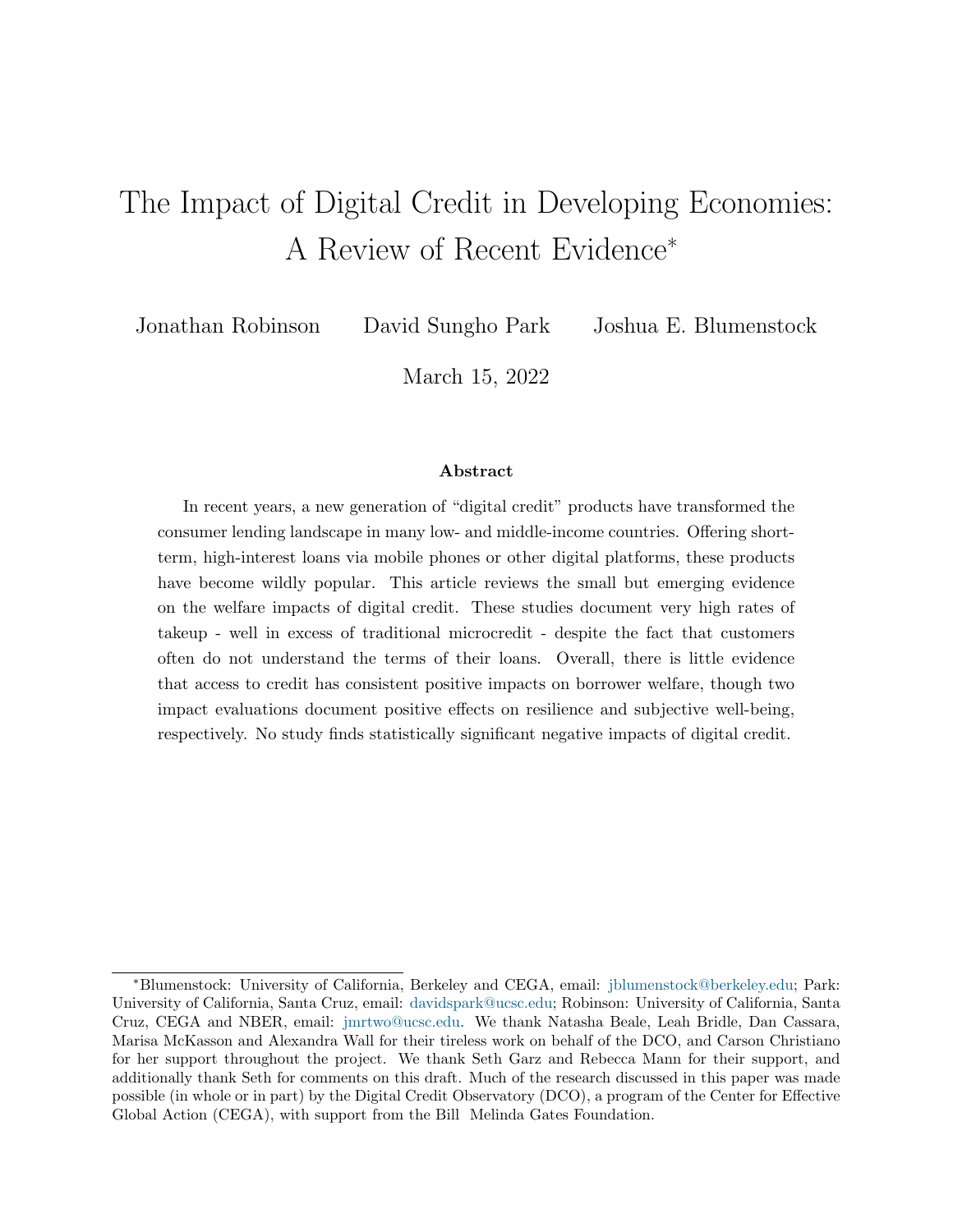## 1 Introduction

Over the past 10 years, digital credit has exploded in popularity across the world. Digital loans are disbursed and repaid electronically, and are often distinguished from conventional credit for being "instant, automated and remote" [\(Chen and Mazer](#page-24-0) [2016\)](#page-24-0). That is, digital loans do not require in-person interaction, lending decisions are made by algorithms, and loans are disbursed immediately. Digital credit is also distinguished by the use of "nontraditional data" for credit scoring, such as data on past utility bill payments or information about how the loan applicant uses their mobile phone.

Digital credit has taken different forms in different parts of the world. For example, in China, tech giants like Alibaba and Tencent partner with dozens of small, regional commercial lenders to make unsecured loans (usually via smartphone app) to individuals and small businesses. Only several years after launch, such digital credit products now account for about 5% of China's total unsecured consumer loan market [\(McKinsey & Company](#page-25-0) [2021\)](#page-25-0). In Sub-Saharan Africa, which is the site of several of the main impact evaluations discussed in this report, digital credit has also expanded dramatically, but primarily via bank-telco partnerships that leverage existing well-developed mobile money infrastructure. For example, M-Shwari, arguably the best known and most prominent telco digital credit product in the world and a partnership between Safaricom and the Commercial Bank of Africa, reports having 4 million monthly active users in 2020-21 and making about 17 million loans [\(Safari](#page-26-0)com [2021\)](#page-26-0). [Microsave Consulting \(2019\)](#page-25-1) reports that in 2018 there were 10 digital loans for every traditional loan in Kenya.

[Table 1](#page-4-0) provides a snapshot of several of the bigger products available at the time of writing, organized by the type of lending model used. For each lender, we show the average loan size, the loan term length, the interest rate or facilitation fee, and the estimated subscriber base. Panel A shows bank-telco partnerships, with two examples: M-Shwari in Kenya and M-Pawa in Tanzania. These loans are offered on the mobile money platform of Safaricom (M-Shwari) and Vodacom (M-Pawa), and feature small loans (the average loan size on M-Shwari is about \$40-50 [\(Safaricom](#page-26-0) [2021\)](#page-26-0). The facilitation fee on M-Shwari is 7.5% per month, which compounds for at least one more month in the case of late payment;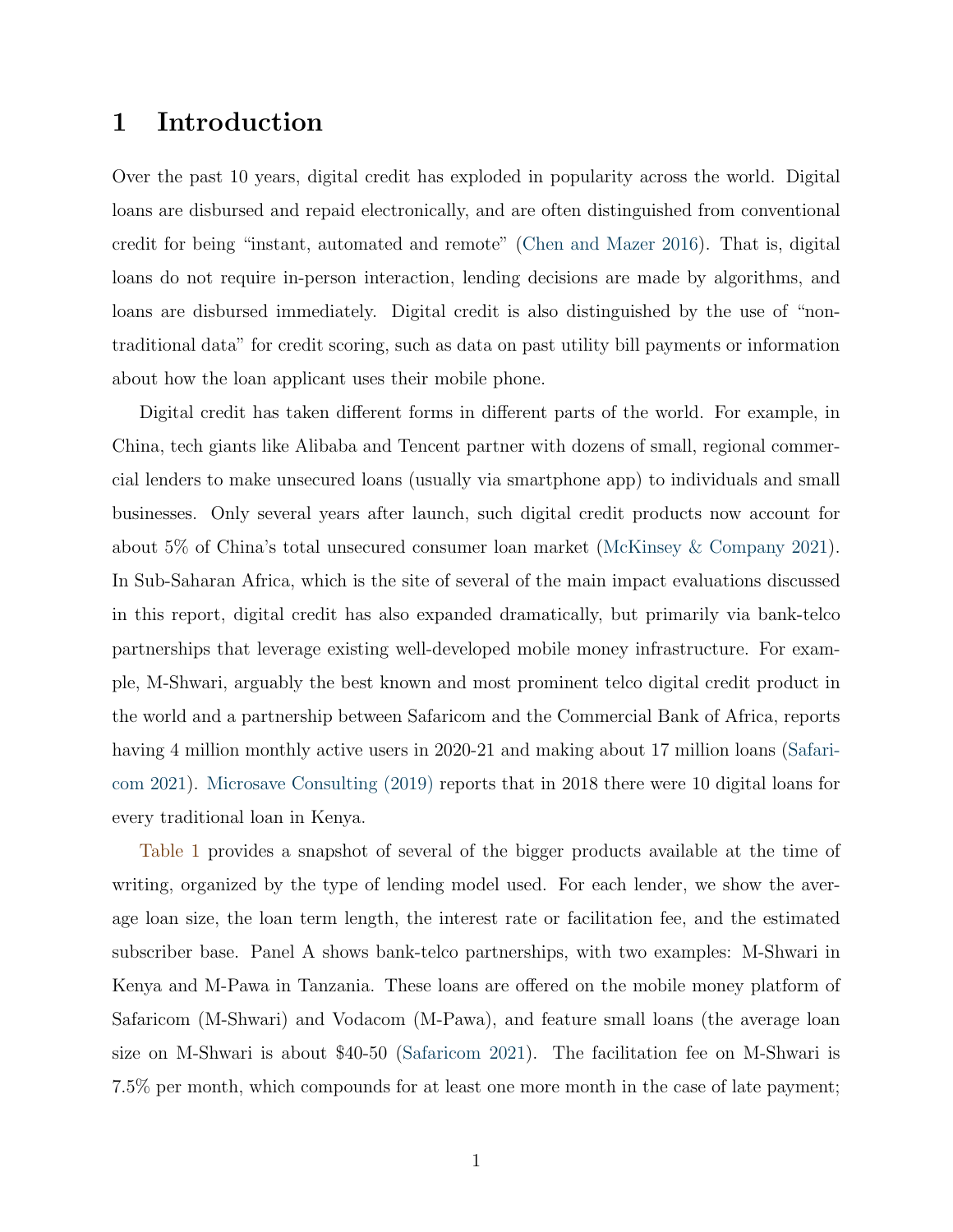the rate on M-Pawa is similar. Annualized, these rates are well over 100% APR. Panel B shows a few examples of bank-fintech partnerships, including prominent examples such as Tencent's WeBank in China, KakaoBank in South Korea, and Facio in Brazil. These products offer much larger loans, especially in the two Asian countries. Finally, Panel C shows some examples of digital loans offered by fintech firms that are financed by investors without the intermediation of a bank. Major players include Branch and Tala, which are providing unsecured consumer loans via their smartphone lending apps across multiple developing countries. Interest rates and terms vary considerably on these lending apps, but generally feature high rates as well.

These lenders have reached a substantial number of borrowers already. M-Shwari reports having roughly 4 million active monthly borrowers, while M-Pawa reports having 8.5 million. WeBank reports 28 million users as of 2019, KakaoBank 14 million, and Facio 7 million. Branch has 4 million users, and Tala 6 million.

While millions of loans have been made, little is known about the impact of the loans on borrowers. The impact is not obvious. On the one hand, a vast body of research has shown that credit and liquidity constraints can have important welfare consequences in developing economies, and so access to highly liquid digital loans with minimal transaction costs could, in principle, provide real benefits to borrowers. And indeed, the sheer volume of loans is indicative of unmet demand for credit.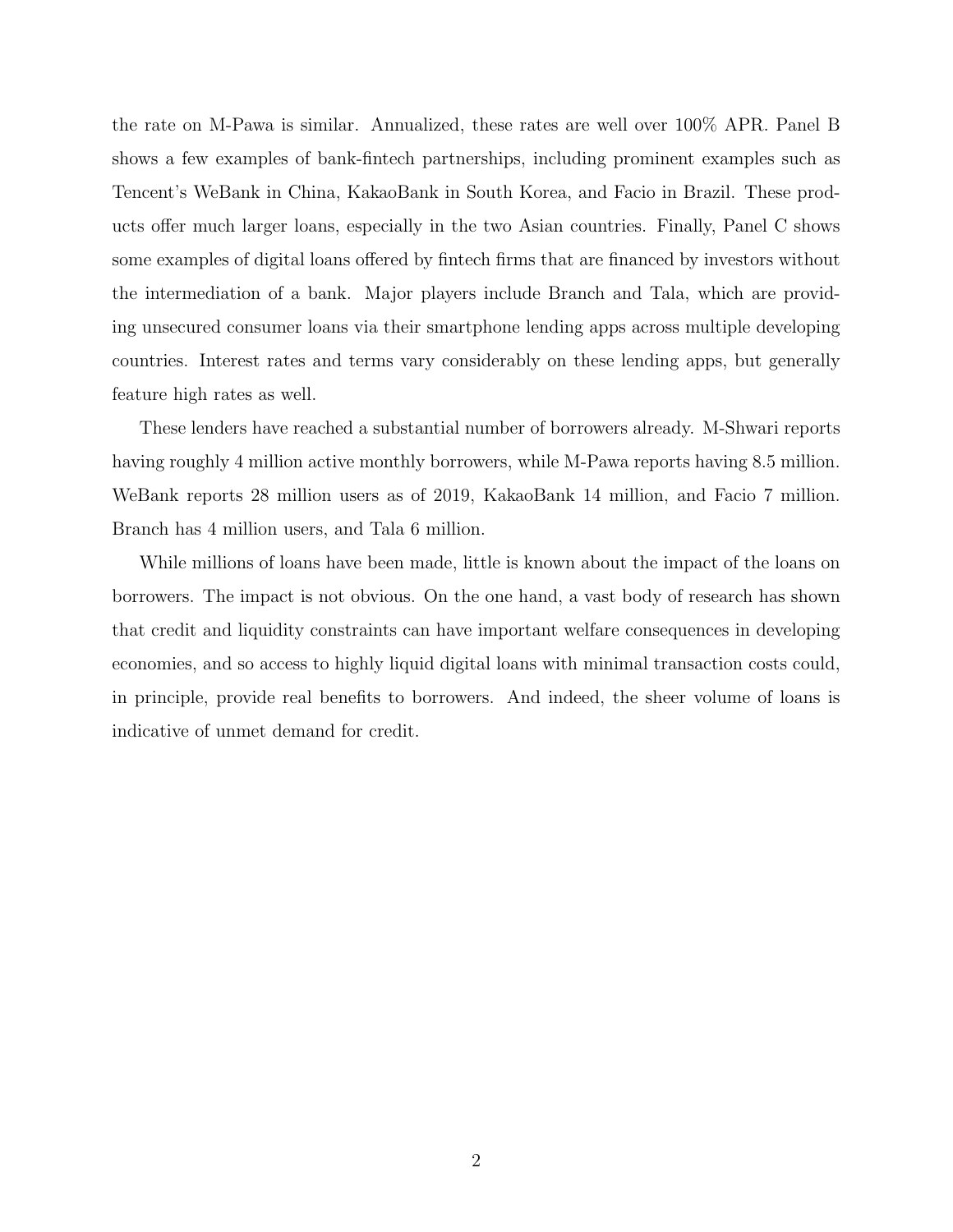<span id="page-4-0"></span>

|                                          | (1)                                      | (2)                                        | (3)                                                 | (4)                                                                  |
|------------------------------------------|------------------------------------------|--------------------------------------------|-----------------------------------------------------|----------------------------------------------------------------------|
| Product (country)                        | Loan size                                | Loan term length                           | Interest/Fee                                        | Subscriber base                                                      |
| Panel A. Bank-MNO partnerships           |                                          |                                            |                                                     |                                                                      |
| M-Shwari (Kenya)                         | $$1-100$                                 | up to 30 days                              | facilitation fee:<br>7.5% (per<br>month)            | 4M monthly<br>active users; 17M<br>loans(2020)                       |
| M-Pawa (Tanzania)                        | \$0.5-200                                | up to 30 days                              | facilitation fee:<br>$9\%$ (per month)              | 8.5M users<br>(2019)                                                 |
| Panel B. Bank-Fintech partnerships       |                                          |                                            |                                                     |                                                                      |
| WeBank (China)                           | \$70-44,000                              | up to 20 months                            | avg. 18% (APR)                                      | $28M$ users; $460M$<br>loans; \$579M<br>disbursed<br>$(2015 - 2019)$ |
| KakaoBank (South Korea)                  | up to $\sim$ \$25,000                    | up to 1 year                               | 1.2-14.5% (APR)                                     | 14M users<br>$(2021). \sim $1.5B$<br>unsecured loans<br>(2020)       |
| Facio (Brazil)                           | up to 30% of<br>borrower's net<br>salary | 1 month (until<br>next month's<br>paydate) | flat fee: $1.9\%$                                   | 7M loans                                                             |
| Panel C. Non-bank-financed Fintech       |                                          |                                            |                                                     |                                                                      |
| Branch (Kenya, India, Nigeria, Tanzania) | $$2.2-1,200$                             | 1-12 months                                | $1.5 - 25%$<br>(monthly)                            | 4M users, 21M<br>$loans;$ \$600 $M$<br>disbursed $(2021)$            |
| Tala (Kenya, Philippines, Mexico, India) | \$10-500                                 | $21-90$ days                               | facilitation fee:<br>5-15%. extension<br>fee: $8\%$ | 6M users; \$2.7B<br>disbursed (2021)                                 |
|                                          |                                          |                                            |                                                     |                                                                      |

#### Table 1: Sample of Digital Credit Products

Notes: Monetary values converted into USD.

On the other hand, easy access to high-interest loans does not necessarily benefit consumers. Many borrowers are poorly informed about loan terms: for instance, [Brailovskaya](#page-24-1) [et al. \(2021\)](#page-24-1) find that only one third of potential borrowers in Malawi know the interest rate, the due date, or are even aware of the existence of late fees. Loan terms are often not communicated clearly to borrowers [\(Garz et al.](#page-25-2) [2021\)](#page-25-2), and it may be in the lender's best interest to keep terms opaque. Many borrowers pay late, incurring sometimes sizeable fees (for example, in Malawi, the late fee for the digital credit product Kutchova is 12.5%, assessed multiple times). Others default, losing access to future loans and potentially being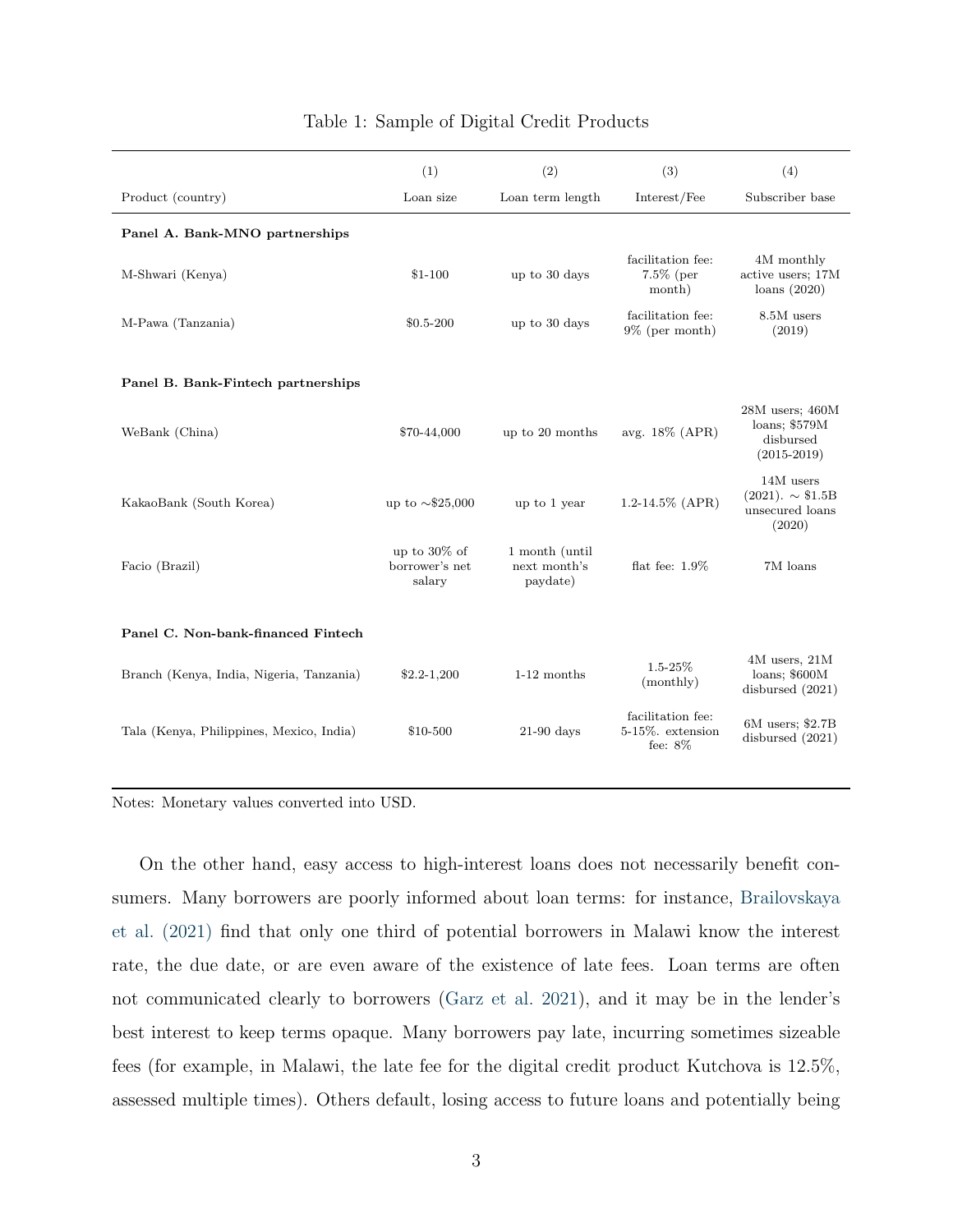reported to credit bureaus.<sup>[1](#page-5-0)</sup> Anecdotally, there are a number of news media articles about negative effects of digital credit. $^2$  $^2$ 

In this paper, we review the small but emerging evidence base on digital credit, focusing on 8 completed studies. These studies were conducted in six countries: four in Africa (Ghana, Kenya, Malawi, Nigeria) and two in Latin America (Haiti and Mexico). Three of the products are MNO-bank partnerships, two are MNO airtime loans, and the other three are non-bank lenders. Studies differ in product design and target populations as well: seven are short-term loans suited for immediate liquidity needs (or airtime), while one is targeted towards farmers with longer repayment periods. On the whole, the customer bases for these products tend to include relatively more affluent borrowers, sometimes mechanically through the requirement of owning a smartphone. Customers tend to be younger and more educated than average.

We draw three main lessons from this set of studies. First, there exists robust demand for the products. Of those studies targeting a representative sample of eligible borrowers, the take-up rate ranges from about 34% to 70% (with one exception that is lower). Both studies of telco-MNO products have takeup rates around 35%. This take-up level is on the high end documented in most studies of traditional microcredit (e.g., [Banerjee et al.](#page-24-2) [2015\)](#page-24-2). Digital credit is especially notable because the population of eligible borrowers is likely much larger than for traditional credit (potentially including anyone with a phone). On the other hand, the value of loans is much lower than traditional microcredit: many loans are as small as a few dollars, whereas the average size of microcredit loans in [Banerjee et al. \(2015\)](#page-24-2) was hundreds or thousands of dollars.

Our second finding comes from a very small set of studies which measured the welfare impacts of digital credit. We note that of the 8 original studies, several were beset by implementation and logistical challenges with the lender or product - a common occurrence with collaborations between researchers and digital credit providers, since lenders frequently change plans or remove products from the market. We thus focus on 3 main studies that have rigorous results on welfare impacts: Suri et al.  $(2021)$ , Björkegren et al.  $(2022)$ , and

<span id="page-5-0"></span><sup>&</sup>lt;sup>1</sup>Reports indicate that millions of people in countries like Kenya have been reported to the credit reference bureau. See [Johnen et al. \(2021\)](#page-25-3) for more detail.

<span id="page-5-1"></span> ${}^{2}$ See [Brailovskaya et al. \(2021\)](#page-24-1) for several examples.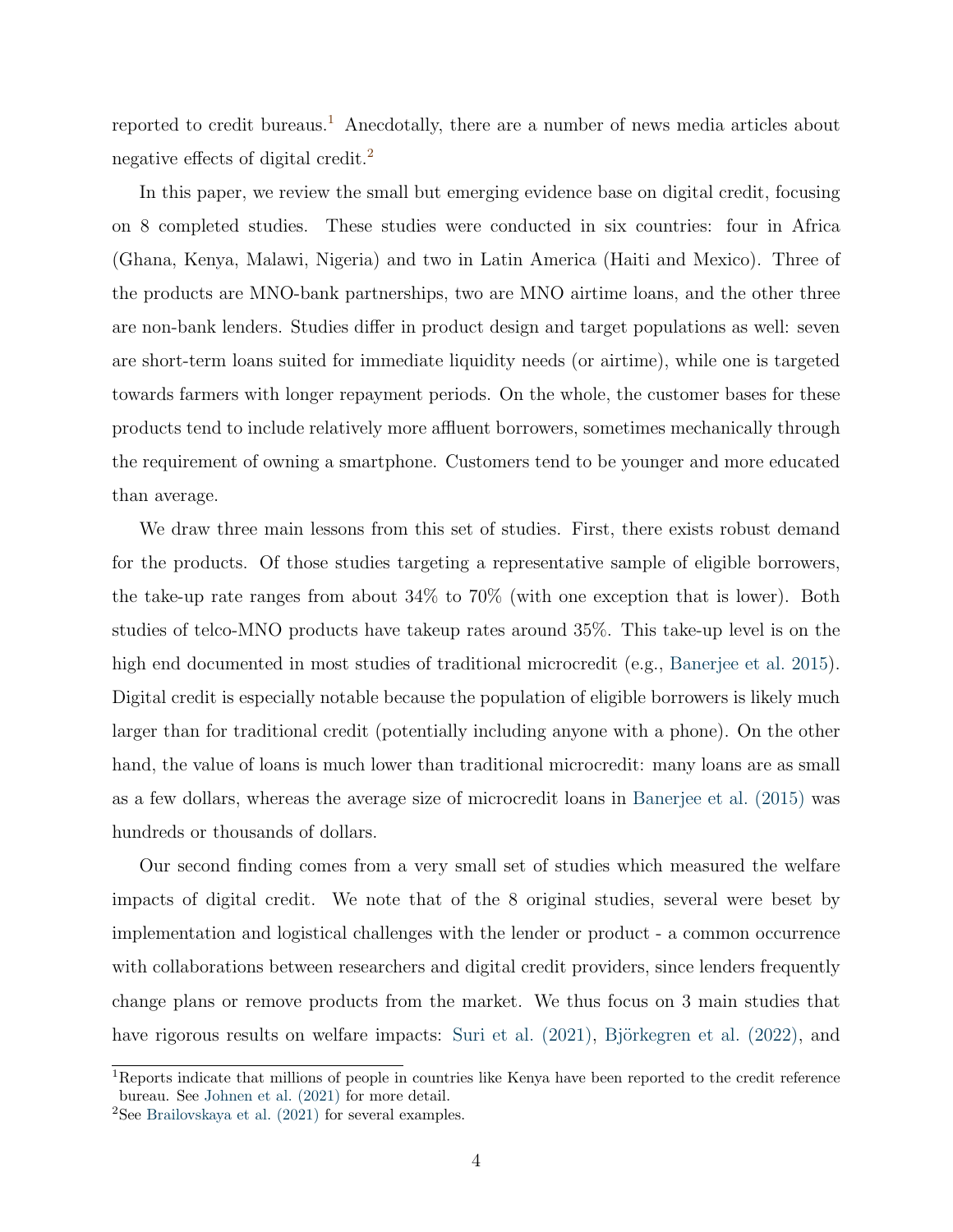[Brailovskaya et al. \(2021\).](#page-24-1) On the whole, these three studies show generally modest effects, though the sign on several indicators is positive. [Suri et al. \(2021\)](#page-26-1) studies M-Shwari in Kenya, and finds that the product helps households to cope with unexpected income shocks. The paper finds no evidence of harmful effects on other outcomes. Björkegren et al. (2022) looks at a digital smartphone lending app in Nigeria, finding positive effects on subjective well-being, but statistically insignificant effects on other measures of welfare. [Brailovskaya](#page-24-1) et al.  $(2021)$ , which studies the Kutchova product in Malawi, shows similar, modest effects on most outcomes. While these modest effects are perhaps unsurprising given the small loan sizes, they do suggest that the worst fears of digital credit have not been realized. However, there is no evidence of transformative positive effects.

At the same time, several of the studies we review highlight areas of concern. For example, [Brailovskaya et al. \(2021\)](#page-24-1) document that borrowers are poorly informed about even the basics of loan terms, such as the existence of a late fee. Moreover, the lender in that study changed loan terms without informing customers. Similar findings have been shown in other reviews [Ogada and Hammond](#page-25-4) [2021.](#page-25-4) In an environment with intense demand for even high-interest loans, but poorly informed customers, there is opportunity for abuse. Interventions to address these consumer protection issues (such as those being evaluated by the IPA Consumer Protection Initiative) are sorely needed. For instance, through a randomized controlled trial, [Brailovskaya et al. \(2021\)](#page-24-1) found, surprisingly, that increasing financial literacy actually increased loan demand - as well as loan repayment. More studies of this kind are needed.

Another important finding is [Burlando et al. \(2021\),](#page-24-4) which shows that exogenous increases in waiting times increase loan repayment, suggesting that digital credit might be "too fast." While the authors are not able to definitively attribute this finding to a specific channel, it does suggest that changes in product design - in this case, by adding mandatory waiting periods - could be beneficial.

Overall, this review suggests that digital credit - even offered at very high interest rates - may benefit some customers. While results indicate that the positive impacts are quite modest for the average consumer, the fact that people are so eager to take out these loans suggests unmet demand, and implies that people value access to these products. However,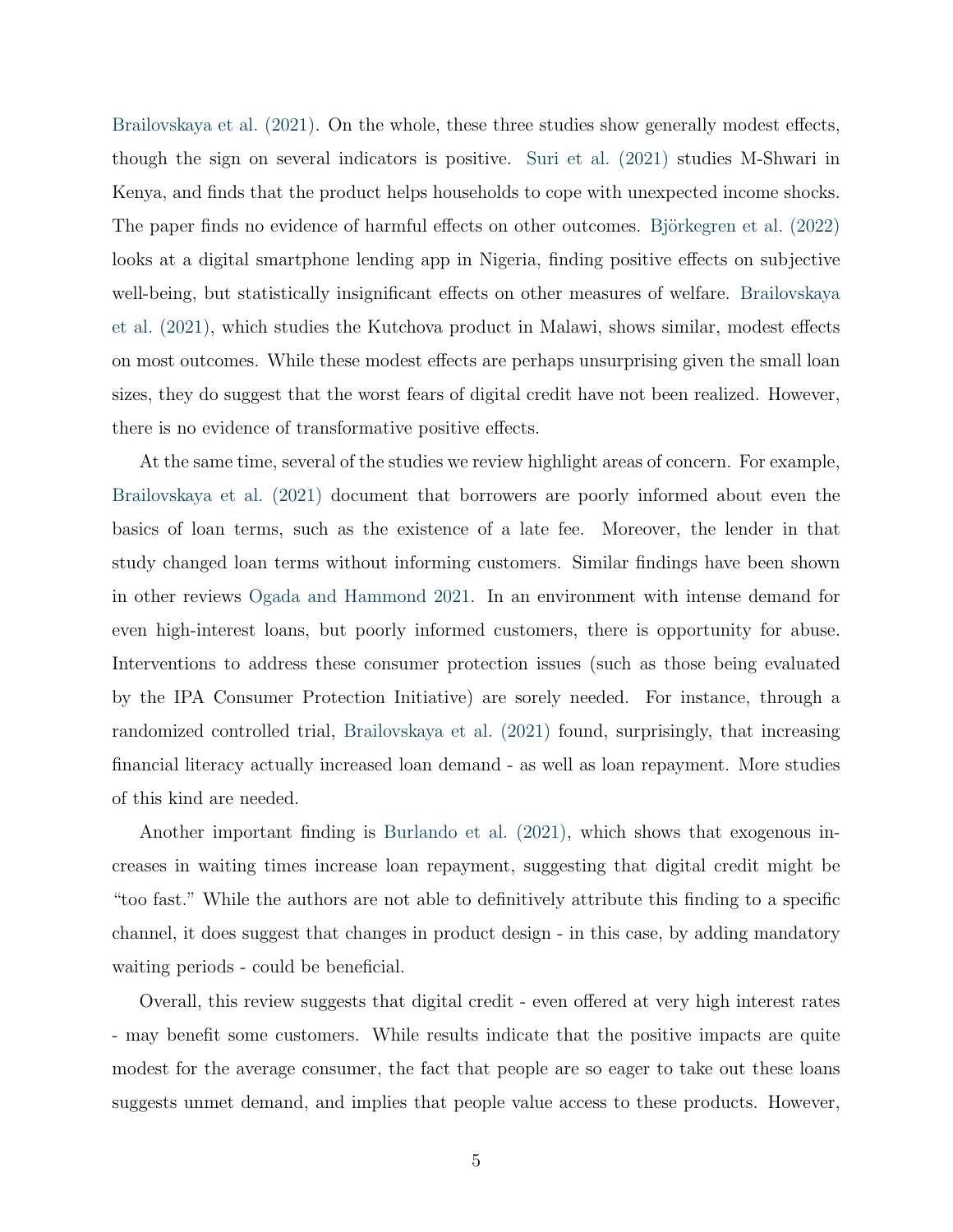we caution that this evidence base is small and covers only a few products. The digital loans that were studied were offered by major providers, and so might be more trustworthy than other lending apps (though even in this set, at least one of the lenders changed late fees without disclosure). In the wider world, the opportunity for scams is clear, and fraudulent lending apps abound [\(Fu and Mishral](#page-25-5) [2021\)](#page-25-5): consumers are desperate for loans, even at high rates, and are often taking out loans without knowing the terms.

The remainder of this article proceeds as follows. [Section 2](#page-7-0) describes the set of products studied and the methodologies used. [Section 3](#page-11-0) describes results. [Section 4](#page-19-0) discusses open questions for further research. [Section 5](#page-22-0) concludes.

## <span id="page-7-0"></span>2 Studies included in this review

We include 8 studies in this review, 7 of which were funded by the Digital Credit Observatory at the Center for Effective Global Action (CEGA). We split the studies by the type of lender: Bank-MNO partnerships [\(Suri et al.](#page-26-1) [2021,](#page-26-1) [Brailovskaya et al.](#page-24-1) [2021](#page-24-1) and Toth [2021\)](#page-26-2), airtime loans [\(Barriga-Cabanillas and Lybbert](#page-24-5) [2021](#page-24-5) and [Shema](#page-26-3) [2021\)](#page-26-3), and non-bank fintech products (Björkegren et al. [2022,](#page-24-3) [Burlando et al.](#page-24-4) [2021](#page-24-4) and [Karlan et al.](#page-25-6) [2020\)](#page-25-6). These studies and products are summarized in [Table 2.](#page-8-0)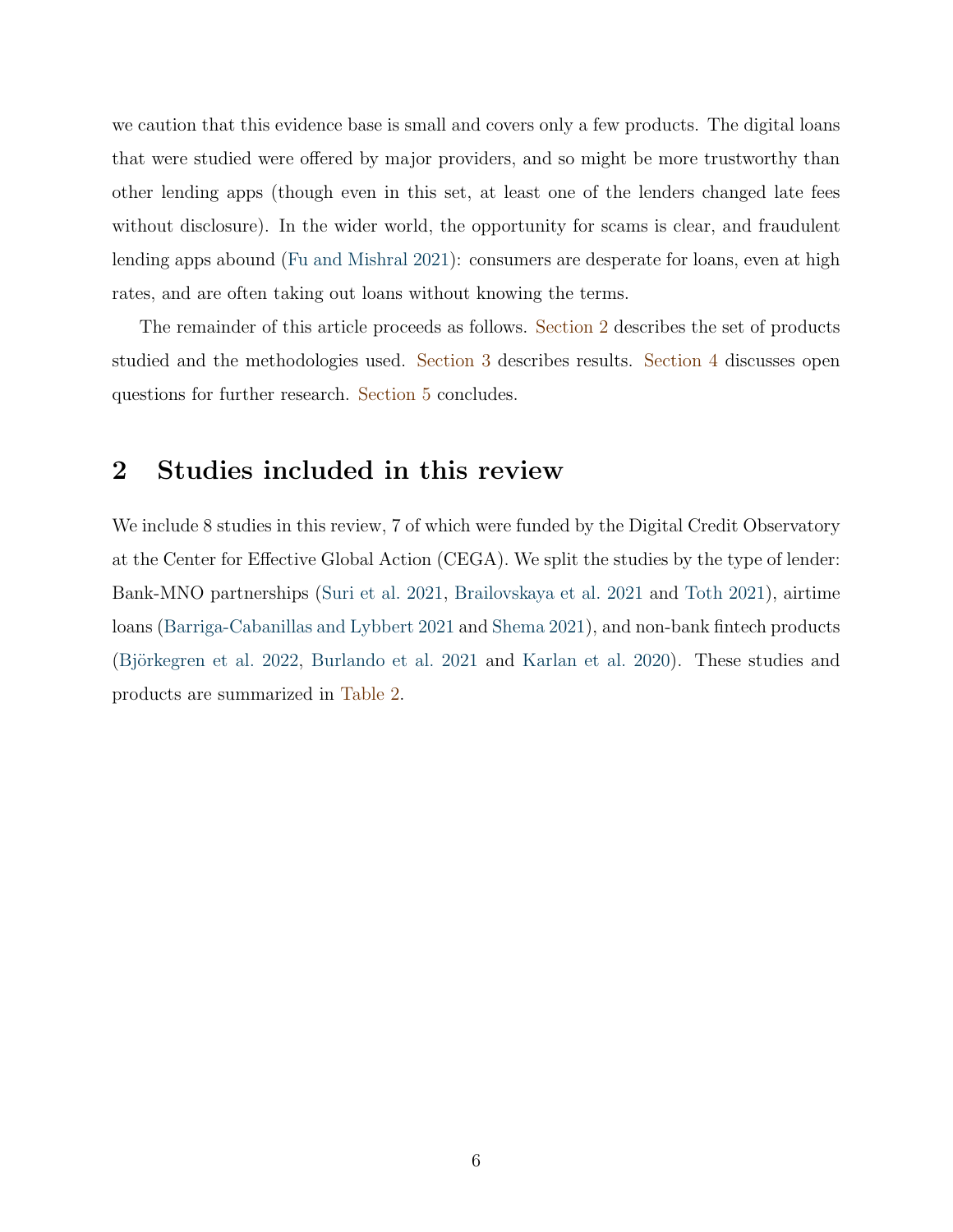<span id="page-8-0"></span>

|                               | (2)<br>(1)<br>(3)<br>Bank-MNO Partnership                                      |                                                                                                  | (4)<br>(5)<br>Airtime Loans                   |                                                                                             | (7)<br>(6)<br>(8)<br>Non-bank Credit                                                        |                                                |                                                                             |                                                      |
|-------------------------------|--------------------------------------------------------------------------------|--------------------------------------------------------------------------------------------------|-----------------------------------------------|---------------------------------------------------------------------------------------------|---------------------------------------------------------------------------------------------|------------------------------------------------|-----------------------------------------------------------------------------|------------------------------------------------------|
|                               | Suri et al.<br>(Kenya)                                                         | Brailovskaya et al.<br>(Malawi)                                                                  | Toth<br>(Mvannar)                             | Barriga-Cabanillas<br>and Lybbert<br>(Haiti)                                                | Shema<br>(anonymous E.<br>African country)                                                  | Björkegren et al.<br>(Nigeria)                 | Burlando et al.<br>(Mexico)                                                 | Karlan et al.<br>(Ghana)                             |
| Panel A. Basic information    |                                                                                |                                                                                                  |                                               |                                                                                             |                                                                                             |                                                |                                                                             |                                                      |
| Product name                  | M-Shwari                                                                       | Kutchova                                                                                         | <i>(anonymity)</i><br>requested)              | (anonymity)<br>requested)                                                                   | (anonymity)<br>requested)                                                                   | (anonymity)<br>requested)                      | <i>(anonymity)</i><br>requested)                                            | Mergdata Digital<br>Finance Module                   |
| Payment platform              | Safaricom (telco)                                                              | Airtel (telco)                                                                                   | mobile app                                    | (anonymous<br>MNO)                                                                          | <i>(anonymous)</i><br>MNO)                                                                  | mobile app                                     | N/A                                                                         | mobile app                                           |
| Creditor                      | Commercial Bank<br>of Africa (CBA)                                             | FDH Bank                                                                                         | (anon. commercial<br>bank)                    | (anonymous<br>MNO)                                                                          | (anon.<br>independent<br>lender)                                                            | (proprietary funds)                            | (anon. fintech<br>company)                                                  | Farmerline                                           |
| Product launch date           | 2012                                                                           | 2016                                                                                             | 2018                                          | 2018                                                                                        | (anonymity)<br>requested)                                                                   | 2017                                           | 2018                                                                        | 2018                                                 |
| Is product currently offered? | yes                                                                            | yes                                                                                              | yes                                           | yes                                                                                         | (anonymity)<br>requested)                                                                   | yes                                            | discontinued                                                                | yes                                                  |
| Customer base                 | 4.5M active users;<br>10M accounts                                             | $\sim$ 27K eligible<br>borrowers                                                                 | $\sim$ 65K agents<br>(universe)               | $\sim 95\%$ of customer<br>base                                                             | 46% of MNO<br>subscriber base                                                               | 4M users                                       |                                                                             | $500,000$ farmers<br>(across 13 countries)           |
| Clientele                     | mobile money<br>users                                                          | mobile money<br>users                                                                            | mobile money<br>agents                        | pre-paid cellphone<br>subscribers                                                           | MNO subscribers                                                                             | smartphone<br>owners                           | consumers with<br>mobile phone,<br>formal<br>employment and<br>bank account | smallholder<br>farmers                               |
| Data used for scoring         | mobile money<br>usage                                                          | mobile money<br>usage                                                                            | monthly mobile<br>money transaction<br>volume | $N/A$ (automatically<br>eligible 4 weeks<br>after activating<br>account)                    | previous airtime<br>recharge amounts                                                        | proprietary credit repayment history,<br>score | credit and<br>nontraditional<br>credit score                                | data on crop<br>production                           |
| Loan term length              | 30 days                                                                        | 15 days                                                                                          | $1-12$ months                                 | 30 days                                                                                     | 7 days                                                                                      | $1-28$ days                                    | $7-30$ days                                                                 | 6 months                                             |
| Loan size (USD)               | $$1-100$                                                                       | $$1.4-14$                                                                                        | \$70-3,500                                    | $$0.13-2$ (airtime)                                                                         | \$0.02-0.32                                                                                 | \$2.6-528                                      | \$75-150                                                                    | $\sim 40$                                            |
| Panel B. Fees and interest    |                                                                                |                                                                                                  |                                               |                                                                                             |                                                                                             |                                                |                                                                             |                                                      |
| Fees                          | facilitation fee:                                                              | facilitation fee:<br>$7.5\%$ (per month) $10\%$ (for first 15d)                                  | 16% APR                                       | $\sim$ 11\% per loan                                                                        | 15-75% (for 7d)                                                                             | $15-22\%$ monthly<br>interest                  | $16\%$ monthly<br>interest                                                  | $4\%$ per month<br>(starting from 3m)<br>after loan) |
| Late penalties                | 30d extension<br>$(7.5\% \text{ fee});$<br>bureau if not<br>repaid within 120d | $12.5\%$ fee for every<br>reported to credit 15d late (max. of ineligible for future<br>3 times) | no late fee;<br>loans                         | no late fee:<br>auto-repay from<br>recharges; phone<br>number<br>deactivated for<br>default | no late fee:<br>auto-repay from<br>recharges; phone<br>number<br>deactivated for<br>default | no late fee;<br>ineligible for future<br>loans | $1.5\%$ for each day<br>of delay                                            | no late fee;<br>ineligible for future<br>loans       |

## Table 2: Digital Credit Products Included in Review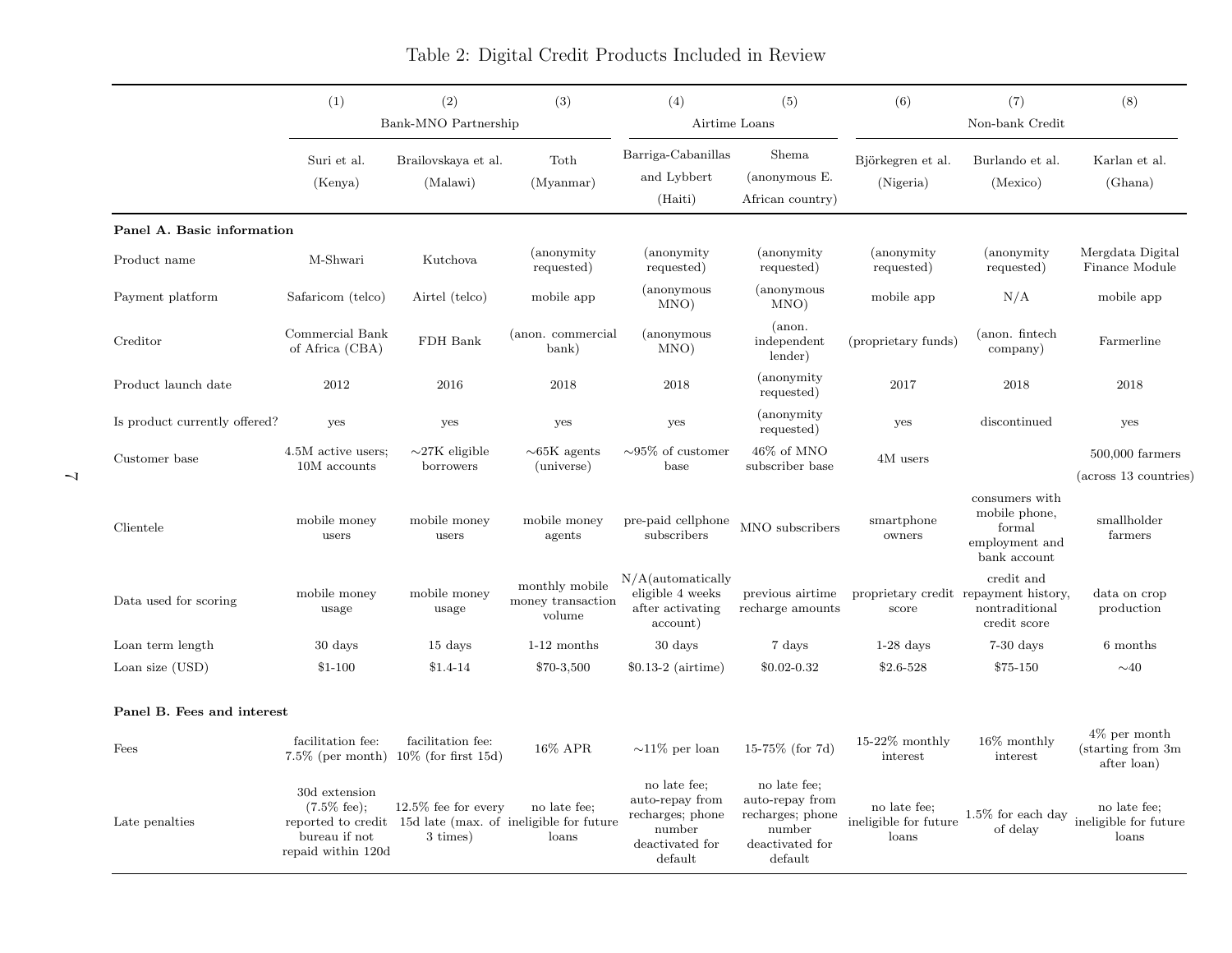#### 2.1 Bank-MNO partnerships

The first two studies (in the first two columns of [Table 2\)](#page-8-0) focus on loans backed by commercial banks, where transactions occur using mobile money: [Suri et al. \(2021\)](#page-26-1) study M-Shwari, which is offered by Safaricom in Kenya; [Brailovskaya et al. \(2021\)](#page-24-1) study Kutchova, which is offered by Airtel Malawi. M-Shwari is far more developed than Kutchova, with 4.5 million users, compared to less than 30,000 on Kutchova. Both use mobile money transaction records to construct a credit score and determine loan eligibility, and both feature short repayment terms at high interest rates. M-Shwari charges 7.5% for a 30 day loan, while Kutchova is 10% over just 15 days. Both feature large late payment fees, making the nominal rate extremely high when loans are repaid late (see Brailovskaya et al.  $(2021)$  for a more detailed discussion). Loan sizes are small, especially on Kutchova. Kutchova also institutes auto-repayment for late loans (i.e. deducting repayment directly from a mobile money account, and charging fees on this sum).

[Toth \(2021\),](#page-26-2) highlighted in the third column, studies a product in Myanmar which targets mobile money agents, rather than consumers. Because these agents are vetted by the network and hold cash in e-float, they are less risky. Consequently, loan sizes are as large as thousands of dollars, and interest rates are 16% APR.

## 2.2 Airtime loans

Columns 4 and 5 of [Table 2](#page-8-0) provide details on two products that provide 'airtime' loans, which allow customers to borrow the credit needed to use traditional mobile services (such as making calls and sending text messages). [Barriga-Cabanillas and Lybbert \(2021\)](#page-24-5) study an airtime loan product in Haiti that is backed by the phone company. Rates are similar to the other products (11% per loan, due in 30 days, with automatic repayment from future airtime recharges). [Shema \(2021\)](#page-26-3) studies micro-airtime loans in an East African country. The interest rates on these loans are similarly exorbitant: 15-75% for even 7 days.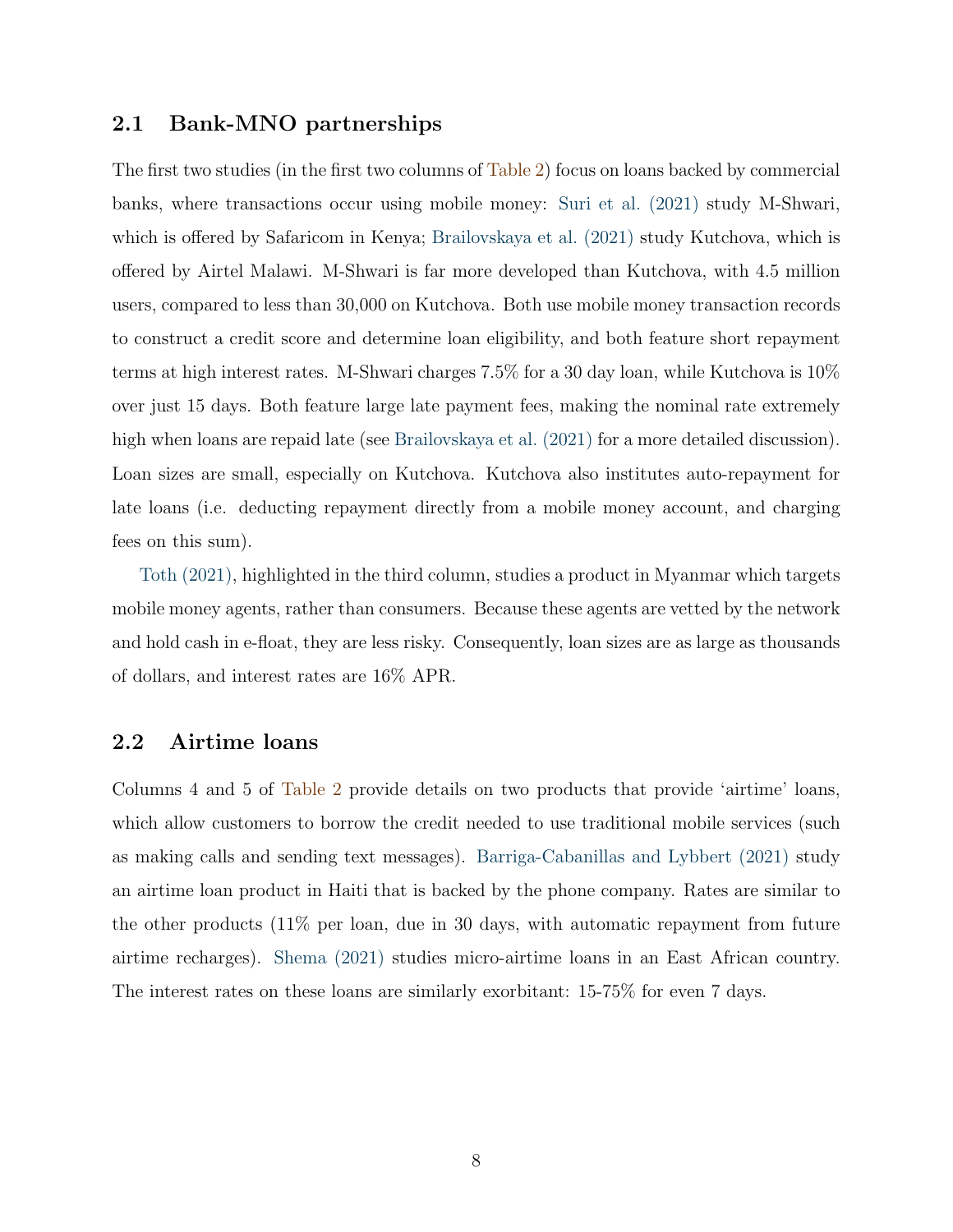### 2.3 Non-bank digital credit

The final columns of [Table 2](#page-8-0) highlight three studies of fintech products. Björkegren et al.  $(2022)$  evaluate a popular smartphone-based lending product in Nigeria, which offers 1-28 day loans at interest rates of 15-22% per month. [Burlando et al. \(2021\)](#page-24-4) study a web-based digital loan in Mexico, where loans are due in 7-30 days and interest rates are as high as 478% (APR). Finally, [Karlan et al. \(2020\)](#page-25-6) study a product targeted at farmers in Ghana called the Mergdata Digital Finance Module. These loans differ from others in that they are for 6 months and are for slightly larger sums (an average of \$40), and with a lower interest rate of 4% per month.

## 2.4 Sustainability

This review focuses on impacts on borrowers, and does not study the profitability / viability of the digital credit products themselves. However, as discussed later, default rates on many products are substantial, and globally many digital credit products have been discontinued. However, most of the products in this review appear to be viable. Of the studies included in this review, we have information on the current status of 7; of these, 6 are currently still being offered. The one exception is the lender in Burlando et al.  $(2021)$ , which reported a 27% default rate and has since been discontinued. Another interesting example is *Kutchova*, for which the default rate was 15%, but the product is still profitable due to the common borrower practice of paying loans back late, incurring sizeable late fees.

## 2.5 Study designs

[Table A1](#page-27-0) provides an overview of the research methods used by the eight studies covered in this review, including the identification strategy, sample size, and timeline. Of the studies with detailed impact results, two are regression discontinuities [\(Suri et al.](#page-26-1) [2021](#page-26-1) and [Brailovskaya et al.](#page-24-1) [2021\)](#page-24-1) and one is an RCT (Björkegren et al. [2022\)](#page-24-3).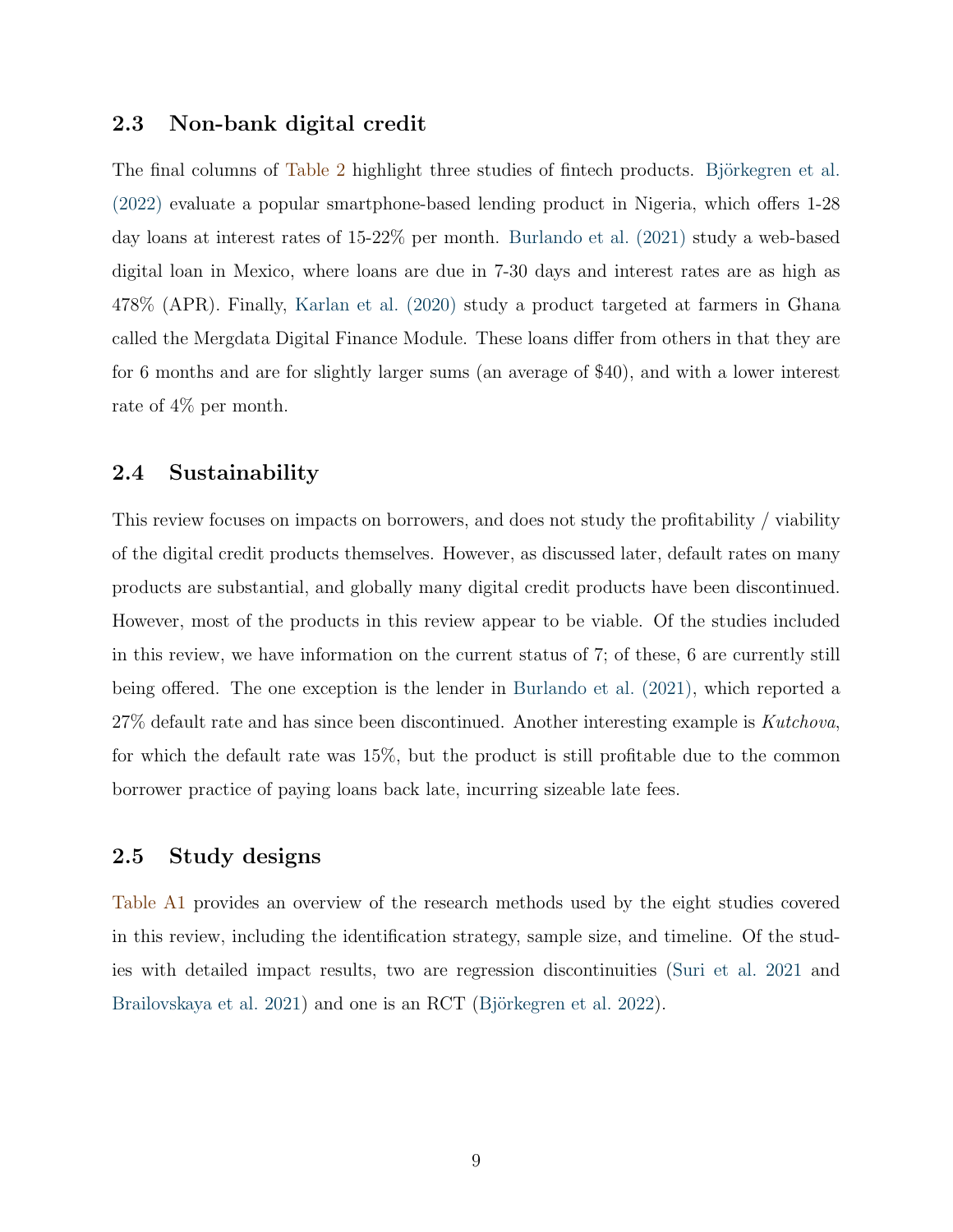## <span id="page-11-0"></span>3 Results

### 3.1 Borrower characteristics in study samples

[Table 3](#page-12-0) presents basic statistics on the subject populations covered by these studies, focusing on a few variables that were common to most of the studies.[3](#page-11-1) While access to finance is lower for women worldwide (Demirgüç-Kunt et al. [2018\)](#page-24-6), several studies stratified on gender and consequently the gender ratio is closer to parity in many studies. The percent female ranges from 24-56%. In all studies, the study sample is relatively young: the average age is typically between 30 and 40, with the exception of the product targeting farmers [\(Karlan](#page-25-6) [et al. \(2020\)\)](#page-25-6). These samples include both urban and rural households: the percent urban ranges from 23-71%.

The final two rows describe the education and income of the study populations. These samples are much better educated than national averages, with the average education ranging from 10.8-14.2 years. By contrast, the average years of education is 6.6 in Kenya, 4.7 in Malawi, 5.0 in Myanmar, and 6.7 in Nigeria.[4](#page-11-2) As expected, measures of income and expenditures suggest these populations are much better off than average. Annualized yearly income or expenditures is \$2,100 in [Suri et al. \(2021\),](#page-26-1) \$2,500 in [Brailovskaya et al. \(2021\),](#page-24-1) and  $$1,600-$3,300$  in Björkegren et al. (2022). The figure is much higher among mobile money agents in Myanmar (over \$12,000). By contrast, GDP per capita in 2020 is about \$1,832 in Kenya, \$62[5](#page-11-3) in Malawi, \$2,097 in Nigeria and \$1,400 in Myanmar.<sup>5</sup> Even one of the farming studies shows crop sales of over \$1,300, well above sales of typical subsistence farmers. The one outlier here is [Burlando et al. \(2021\),](#page-24-4) which reports an average income of only \$1,200 in Mexico, a country where GDP per capita is far higher than these other contexts.[6](#page-11-4)

<span id="page-11-1"></span><sup>3</sup>[Shema \(2021\)](#page-26-3) is dropped from this and subsequent tables because the study contains no data on borrower characteristics.

<span id="page-11-2"></span><sup>4</sup>Statistics from the [United Nations Human Development Reports.](http://hdr.undp.org/en/indicators/103006)

<span id="page-11-3"></span><sup>5</sup>Source: [World Bank.](https://data.worldbank.org/indicator/NY.GDP.PCAP.CD)

<span id="page-11-4"></span><sup>6</sup>Mexico's GDP per capita was \$8,348 in 2020, according to [World Bank.](https://data.worldbank.org/indicator/NY.GDP.PCAP.CD?locations=MX)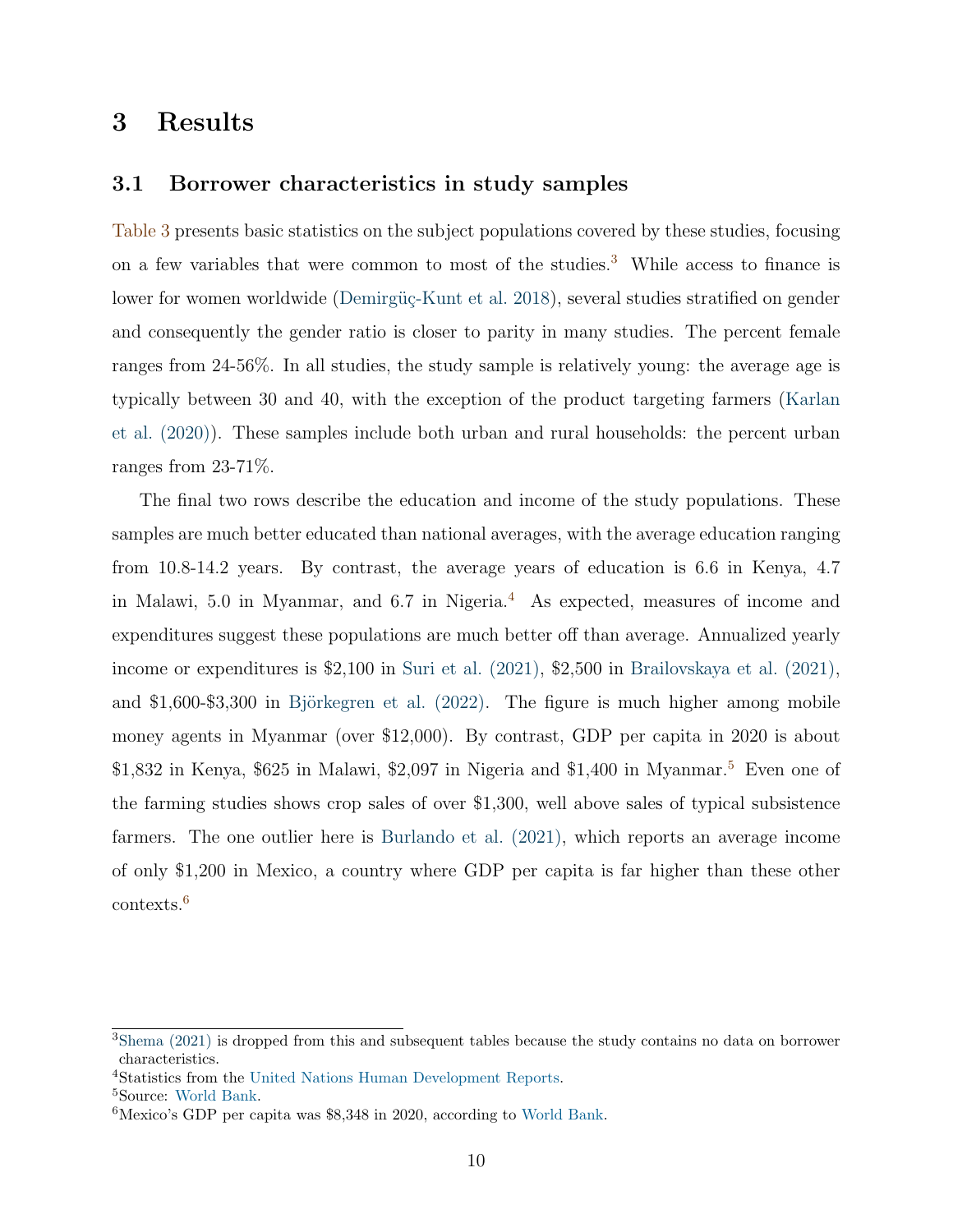|                                         | (1)<br>(2)<br>(3)<br>Bank-MNO Partnership |                                 |                      | (4)<br>Airtime                               | (5)<br>(6)<br>(7)<br>Non-bank                  |                             |                          |  |
|-----------------------------------------|-------------------------------------------|---------------------------------|----------------------|----------------------------------------------|------------------------------------------------|-----------------------------|--------------------------|--|
|                                         | Suri et al.<br>(Kenya)                    | Brailovskaya et al.<br>(Malawi) | Toth<br>(Myannar)    | Barriga-Cabanillas<br>and Lybbert<br>(Haiti) | Björkegren et al.<br>(Nigeria                  | Burlando et al.<br>(Mexico) | Karlan et al.<br>(Ghana) |  |
| Female                                  | 0.52                                      | 0.47                            | 0.56                 | 0.45                                         | 0.24                                           | 0.44                        | $0.27\,$                 |  |
| Age                                     | 30.5                                      | 35.1                            | 37.6                 | 31.6                                         | 30                                             | 37.5                        | 51                       |  |
| Urban                                   | $\overline{\phantom{a}}$                  | 0.58                            | 0.23                 | 0.71                                         | 0.33                                           | $\overline{\phantom{a}}$    | 0.17                     |  |
| Years of education                      | 10.8                                      | 11.6                            | 13                   | $\overline{\phantom{a}}$                     | 14.2                                           | $\overline{\phantom{a}}$    | $7.3\,$                  |  |
| Expenditure/income<br>(USD, annualized) | \$2,140<br>(expend.)                      | \$2,460<br>(expend.)            | \$12,250<br>(income) |                                              | Median income<br>bracket:<br>$$1,600 - $3,300$ | \$1,170<br>(income)         | \$1,300<br>(crop sales)  |  |

## Table 3: Study Sample Summary Statistics

<span id="page-12-0"></span>Notes: All monetary values in USD.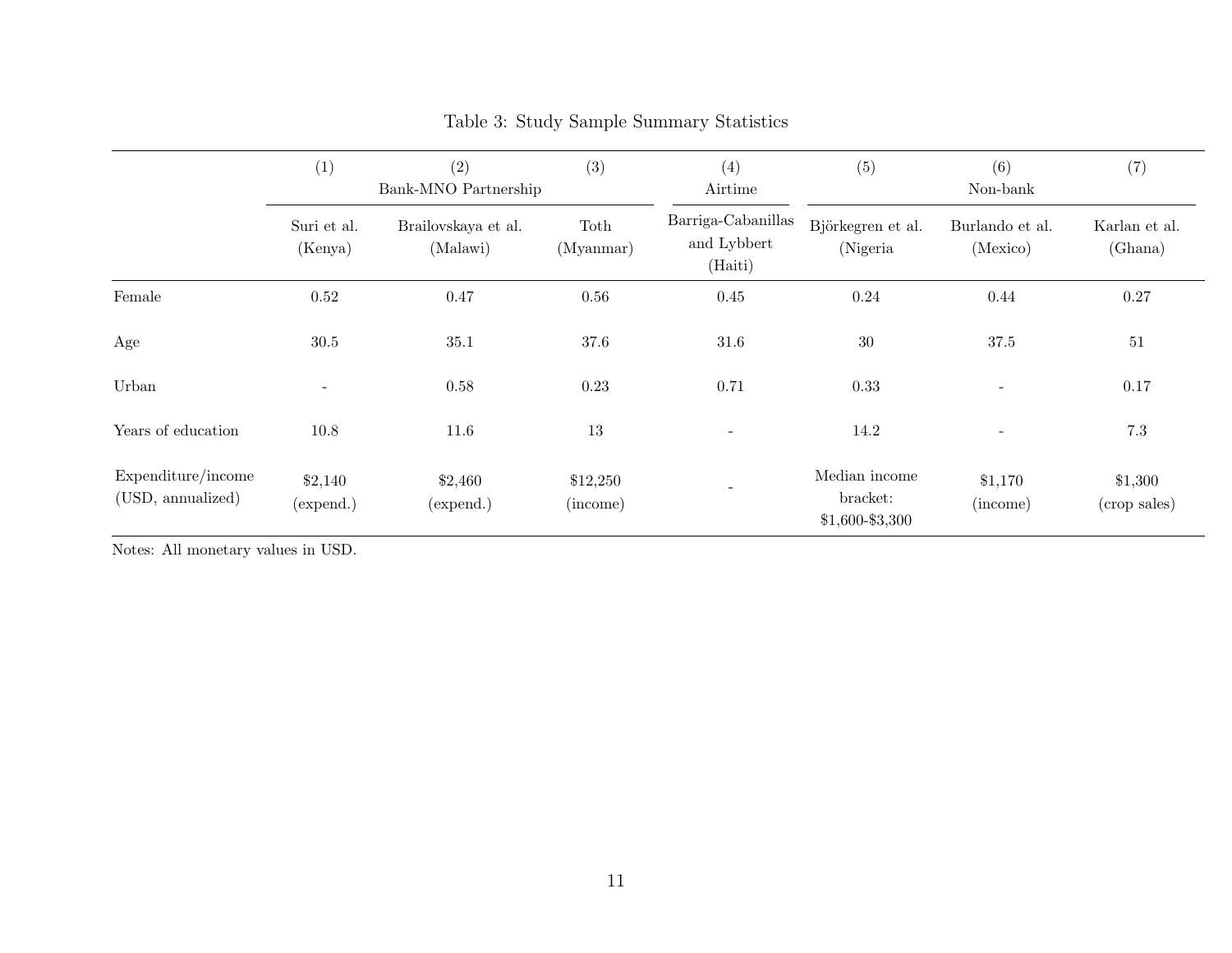## 3.2 Takeup and Repayment

[Table 4](#page-15-0) shows statistics on loan take-up and repayment for these eight studies. Take-up rates in the two studies of MNO-bank loans are reasonably high: 34% (over 18 months) around the scoring threshold in [Suri et al. \(2021\)](#page-26-1) and 35% (over 11 months) in [Brailovskaya](#page-24-1) et al.  $(2021)$ . One difference in these two studies, however, is that in the first study,  $30\%$ of the group below the threshold had an M-Shwari loan. In the second study, the digital product was new and so nobody below the threshold had a loan. The average loan size is small in both studies, especially in Malawi (\$2.8 in Kenya and \$1.25 in Malawi); however, many borrowers borrow repeatedly. In Kenya, the total amount borrowed over the study period was about \$25; whereas in Malawi, it was only \$2. Because the (regression-adjusted) first stage was about 24 percentage points and \$10 in Kenya and 35 percentage points and \$1.70 in Malawi, this implies that the increase in credit for those induced to borrow from becoming eligible was about \$42 in Kenya and only \$6 in Malawi. The default rate for loans was about 7% in Kenya and 15% in Malawi (in Malawi, of those not paying back, 11% fully defaulted). This higher default rate may be attributable to the newness of the product. This is a major reason for the enormous late fees on Kutchova: with high default rates, these fees help keep the product solvent.

Column 3 shows data on loans to mobile money agents. These loans are likely far less risky and better targeted, since the MNO has an ongoing relationship with the agent, and has lots of data on the agent's solvency. Agents also face a steady stream of customers and so should likely have liquidity to pay back loans. Surprisingly, though, only 12% of agents took up these loans (although those who took them up took out large sums of money, a total of over \$2,000). As expected, default is close to zero.

Columns 4-5 present studies about airtime loans. The take-up for both products is very high: about  $45\%$  over 8 months in an anonymous East Africa country [\(Shema](#page-26-3) [2021\)](#page-26-3), and 70% over 11 months in Haiti [\(Barriga-Cabanillas and Lybbert](#page-24-5) [2021\)](#page-24-5). These loans are for very small sums (average loan size of \$0.11-0.55). The airtime loans can be automatically collected in subsequent airtime recharges, and default occurs only in 2-3% of cases.

Columns 6-8 show non-bank products. For all of these products, take-up rates are very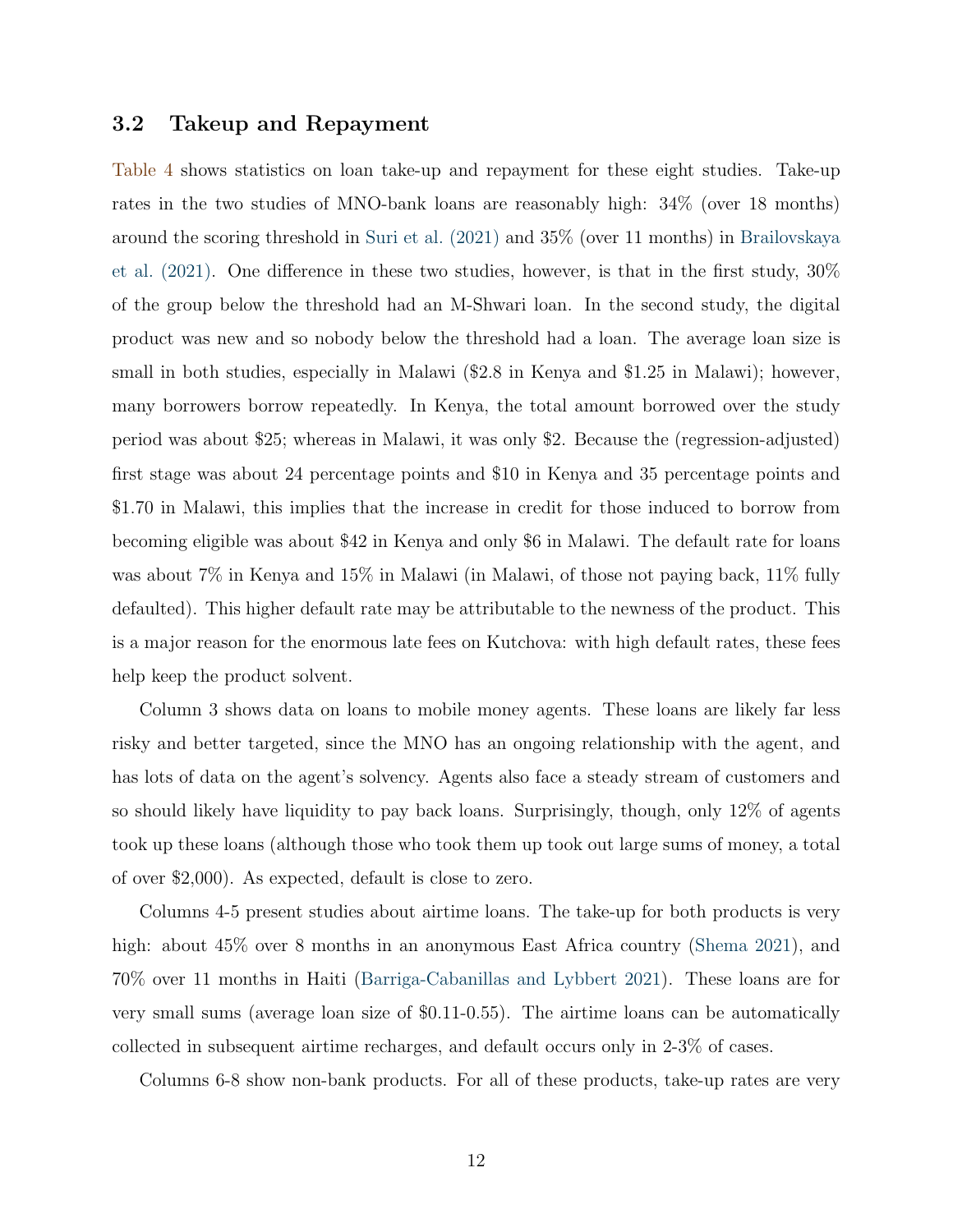high, though this is not necessarily that informative because the studies were designed around interested borrowers. For example, Björkegren et al. (2022) focused on people who had recently installed the lending app on their phone; [Burlando et al. \(2021\)](#page-24-4) are only able to study borrowers who had already been approved for loans; and [Karlan et al. \(2020\)](#page-25-6) focus on farmers who have already qualified for a loan. The average loan size in these studies is \$15 in Björkegren et al.  $(2022)$ , \$40 in Karlan et al.  $(2020)$  and \$91 in Burlando et al.  $(2021)$ . Default rates also vary widely. In the sample of loans observed in Björkegren et al.  $(2022)$ , the default rate is 7%, close to that of the MNO-bank lenders. This is interesting since there are no late fees on this product, but may be due to the size of the initial loan. By contrast, the online loans offered in Burlando et al.  $(2021)$  are far riskier and feature a default rate of  $27\%$ . It is perhaps not surprising, then, that the lender has since stopped offering this product.[7](#page-14-0)

<span id="page-14-0"></span><sup>7</sup>[Karlan et al. \(2020\)](#page-25-6) do not have data on default at the time of this writing.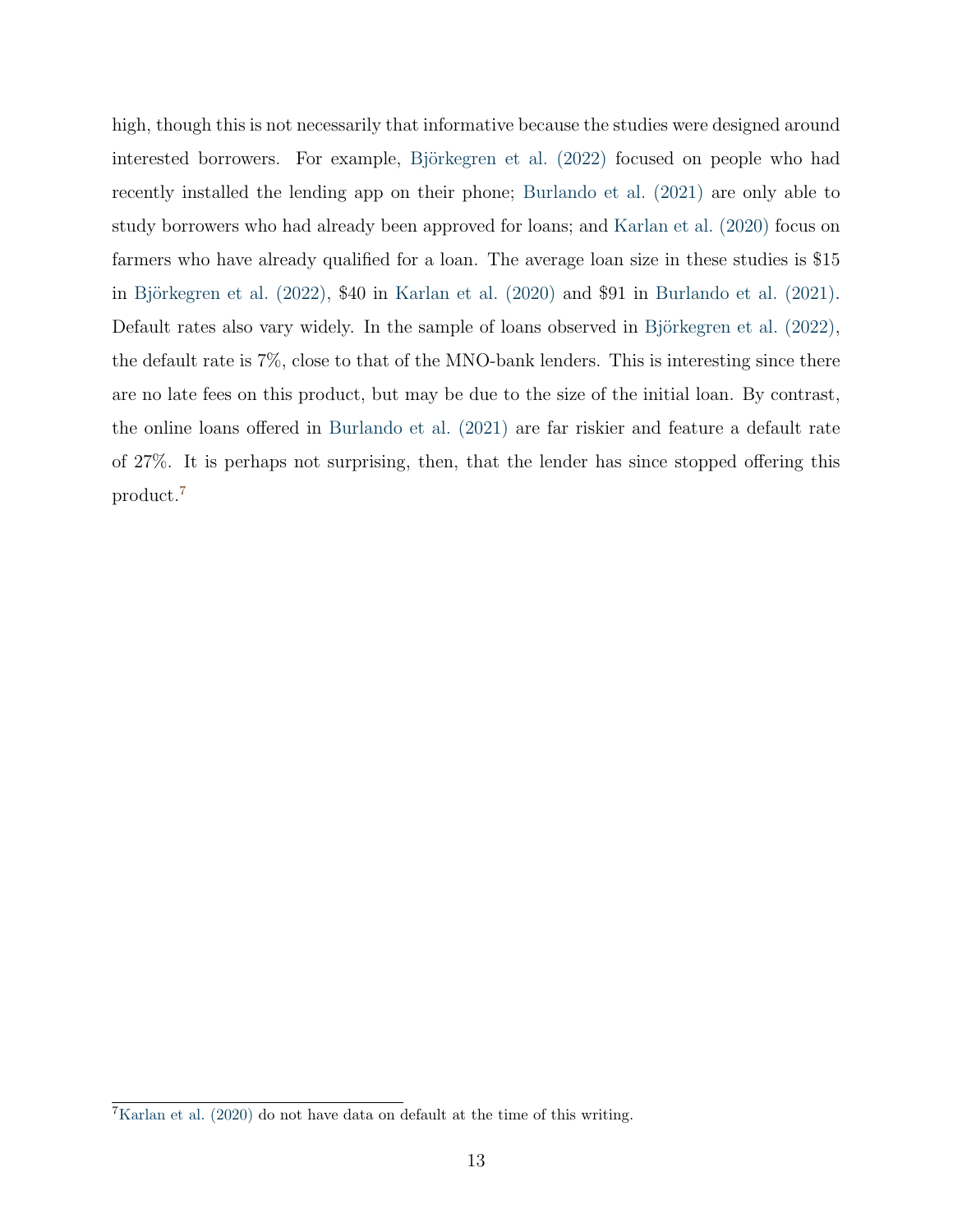|                                                    | (2)<br>(1)<br>Bank-MNO Partnership |                                               | (3)               | (4)<br>(5)<br>Airtime Loans                      |                                               | (6)<br>(7)<br>Non-bank Credit     |                                      | (8)                         |
|----------------------------------------------------|------------------------------------|-----------------------------------------------|-------------------|--------------------------------------------------|-----------------------------------------------|-----------------------------------|--------------------------------------|-----------------------------|
|                                                    | Suri<br>et al.<br>(Kenya)          | Brailovskaya<br>et al.<br>(Malawi)            | Toth<br>(Myannar) | Barriga-<br>Cabanillas<br>and Lybbert<br>(Haiti) | Shema<br>(anonymous<br>E. African<br>country) | Björkegren<br>et al.<br>(Nigeria) | Burlando<br>et al.<br>(Mexico)       | Karlan<br>et al.<br>(Ghana) |
| Time period over which outcomes measured 18 months |                                    | 11 months                                     | 13 months         | 11 months                                        | 8 months                                      | 3 months                          | 7 months                             | 6 months<br>(loan term)     |
| Take up rate                                       | $34\%$                             | $35\%$                                        | 12%               | 70%                                              | 45%                                           | 85%                               |                                      | 60%                         |
| Average loan size (USD)                            | \$2.8                              | \$1.25                                        | \$1,166           | \$0.50                                           | \$0.11                                        | \$15                              | \$91                                 | \$40                        |
| Total value of loans (USD)                         | \$25                               | \$2                                           | \$2,200           | \$2                                              | \$13                                          | \$56                              | $N/A$ (no<br>borrower ID<br>in data) | $\$40$<br>(one-time loan)   |
| Default rate                                       | $7\%$                              | $15\%$<br>$(11\% \text{ zero})$<br>repayment) | $0.7\%$           | ${<}2\%$                                         | $2 - 3\%$                                     | $7\%$                             | $27\%$                               |                             |

Table 4: Take-up

<span id="page-15-0"></span>Notes: All monetary values in USD. Studies differ in their period over which outcomes were measured, so are not directly comparable - see first row. We do not report take-up for [Burlando](#page-24-7) et al. (2021) because their sample is restricted to people approved for loans.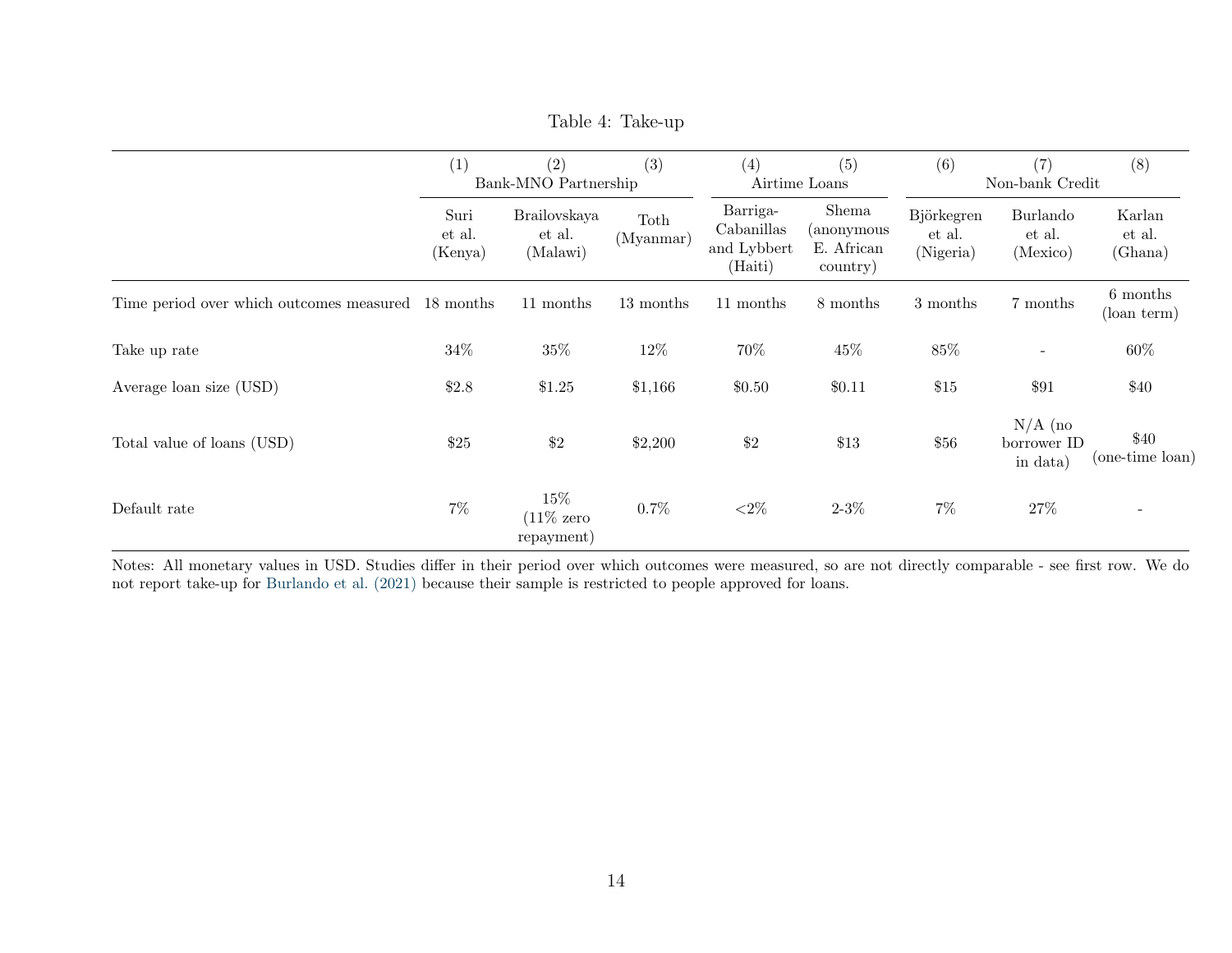## 3.3 Impacts

#### Evidence on the welfare impacts of digital credit

To this point, our review has discussed 8 different studies of digital credit. To synthesize evidence on the welfare impacts of digital credit, we focus on our discussion on the 3 studies with extensive follow-up data and random or quasi-random variation in access to credit: [Suri](#page-26-1) et al.  $(2021)$ , Björkegren et al.  $(2022)$ , and Brailovskaya et al.  $(2021)$ . When available, we also discuss results from other papers.

In their regression discontinuity of M-Shwari in Kenya, [Suri et al. \(2021\)](#page-26-1) find that crossing the score threshold increases the probability of taking a loan by 24 percentage points, on a base around 40%, and increases the total amount of credit by about \$10, on a base of \$15. The effect on *any* source of loan is smaller (10 percentage points), suggesting that M-Shwari crowds out other sources of credit to some extent. Nevertheless, getting access to M-Shwari increases total credit usage.

The authors utilize their household data to examine the impact of unexpected shocks on consumption. Shocks are extremely common: 89% of households below the threshold reported a shock in the 6 months prior to the survey.[8](#page-16-0) Conditional on having a shock, the authors document that 68% of households reduce expenses. Digging into details, about 45% reduce food spending and, surprisingly, 30% reduce medical spending (this is surprising since some of the shocks are health-related).

The main finding in [Suri et al. \(2021\)](#page-26-1) is that people just over the threshold - and therefore loan-eligible - are 6.3 percentage points less likely to forego an expense (significant at 5%), 4.5 percentage points less likely to forego a food expense (insignificant), and 4.9 percentage points less likely to forego a medical expense (significant at 5%). Finally, the authors look at a number of other outcomes, including expenditures, savings, and assets, and find no evidence of impacts on these outcomes. Thus, this study shows a positive but somewhat modest effect on risk-coping (since over  $61\%$  of people with access to M-Shwari still had to reduce expenditures even with access) but no effect on other outcomes.

<span id="page-16-0"></span><sup>8</sup>Shocks include the death or illness of a household member, accidental injury, loss of employment, violent injury, the failure or loss of a business, livestock death, crop disease or pests, theft/robbery/burglary/assault, fire or house destruction or damage, and experiencing a drought or flood.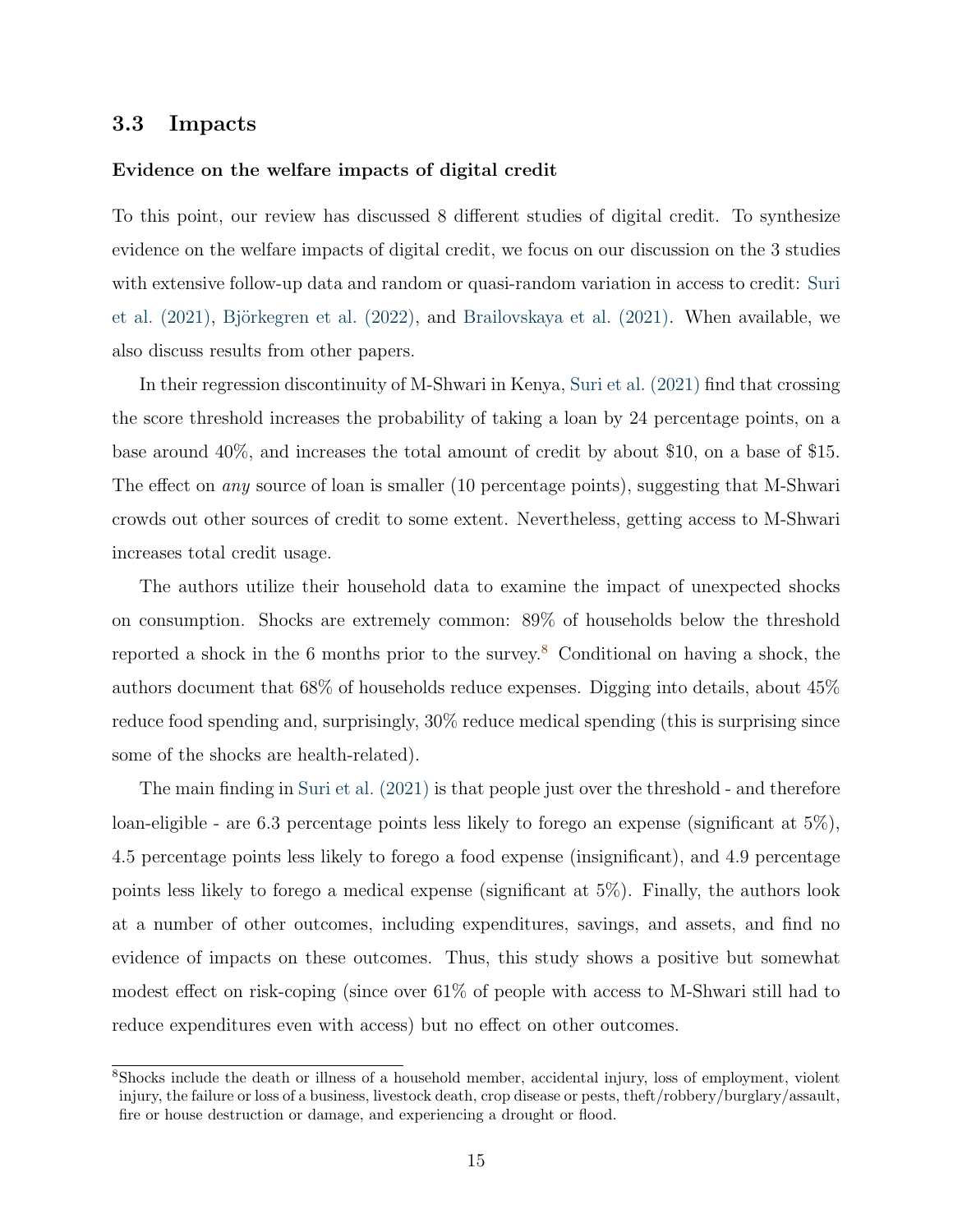A second study that documents impacts is [Brailovskaya et al. \(2021\),](#page-24-1) which has 2 parts: an RD around a scoring threshold for newly eligible borrowers, and a financial literacy RCT. In the regression discontinuity, the authors examine the effect of digital credit loans (which were in this case for small sums, just \$1.4) on outcomes such as self-reported financial security, savings, and self-reported ability to cope with shocks. The authors find small but positive point estimates on outcomes like financial security, but unlike [Suri et al. \(2021\)](#page-26-1) find no evidence that the loans were used for risk-coping.

The third study by Björkegren et al. (2022) studies the impact of access to digital credit loans from Branch in Nigeria. The research design used a randomized control trial with two arms: The first varied whether people would be offered *any* loan, by randomly dropping the minimum credit score requirement for some new loan applicants; the second randomly varied the *size* of the initial loan offered to new loan applicants, with values ranging from NGN 1000 to NGN 13,000 (roughly USD\$3 to \$36). The authors then conducted follow-up phone interviews with 1,618 study participants roughly 3 months after the first loans were issued.

As with the other two studies, Björkegren et al. (2022) find that the randomized treatments significantly increased the amount of money that customers borrowed from the lender; conversely, there was a modest drop in the amount borrowed from informal sources (such as friends and family). The increased access to credit also led to an overall increase in financial health, based on a standardized 14-question financial health index.

The effects on well-being were more nuanced. Being randomly approved for digital credit led to substantial increases in the subjective well-being of borrowers. Most of the improvement comes from reduced depression, as measured by a standard survey module, but there are also smaller increases in reported life satisfaction. However, being randomly offered *larger* loans had no significant effects on subjective well-being. Following a pre-registered pre-analysis plan, the study found no other evidence of significant positive or negative impacts of loan impacts.

#### Differential impacts by gender

A vast literature demonstrates large gender disparities in access to finance in developing countries (e.g., Demirgüç-Kunt et al. [2018\)](#page-24-6). For example, in [Brailovskaya et al. \(2021\),](#page-24-1)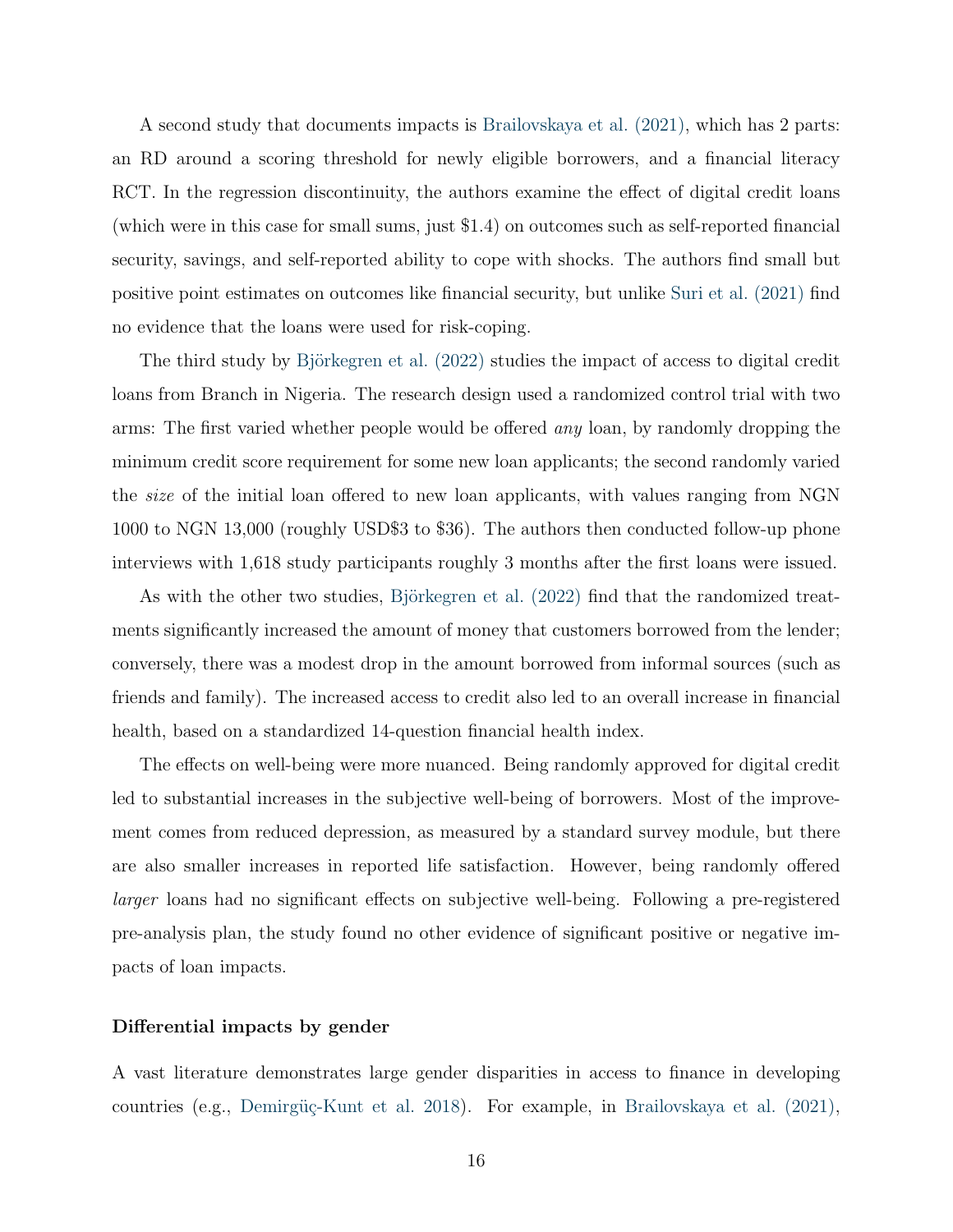about 60% of the mobile money network is male, and this is even more biased in regards to access to credit (since men use mobile money more than women). Digital technologies have traditionally been thought of as likely to reduce gender inequities, since they are "genderblind." However, a robust literature now documents the biases that exist in algorithmic decisionmaking, and in particular, the difficulty of achieving fairness without awareness [Dwork et al.](#page-25-7) [2012;](#page-25-7) [Barocas et al.](#page-24-8) [2018.](#page-24-8)

Several of these studies were stratified by gender. In this set of studies, however, there is limited evidence of gender differences. For example, [Brailovskaya et al. \(2021\)](#page-24-1) and Björkegren [et al. \(2022\)](#page-24-3) find no evidence of differential effects by gender. However, there is likely to be some form of heterogeneity based even on the baseline difference in access.

#### Other impacts

Several other studies show impacts on other margins. [Burlando et al. \(2021\)](#page-24-4) examine the effect of waiting time on default, using quasi-random variation in loan approval times (based on the batching of the processing of loan applications). Interestingly, they find that increasing waiting times improves repayment: roughly doubling the waiting time decreases the default rate by 21%. While the authors do not have data to document the cost of this waiting time, their result raises the possibility that credit might be "too fast" in some cases. They argue that digital credit may be more effective if consumers were required to wait for some amount of time.

[Shema \(2021\)](#page-26-3) conducts an experiment in which credit limits for small airtime loans were randomized. He finds that people with higher limits take out more credit, but that they are more likely to default. The effects are substantial: doubling the credit limit raises the probability of default by about 14 percentage points.

Finally, [Barriga-Cabanillas and Lybbert \(2021\)](#page-24-5) conduct an event study analysis to examine the effect of airtime loans on airtime usage in Haiti. They find that increased access to credit increases usage of airtime.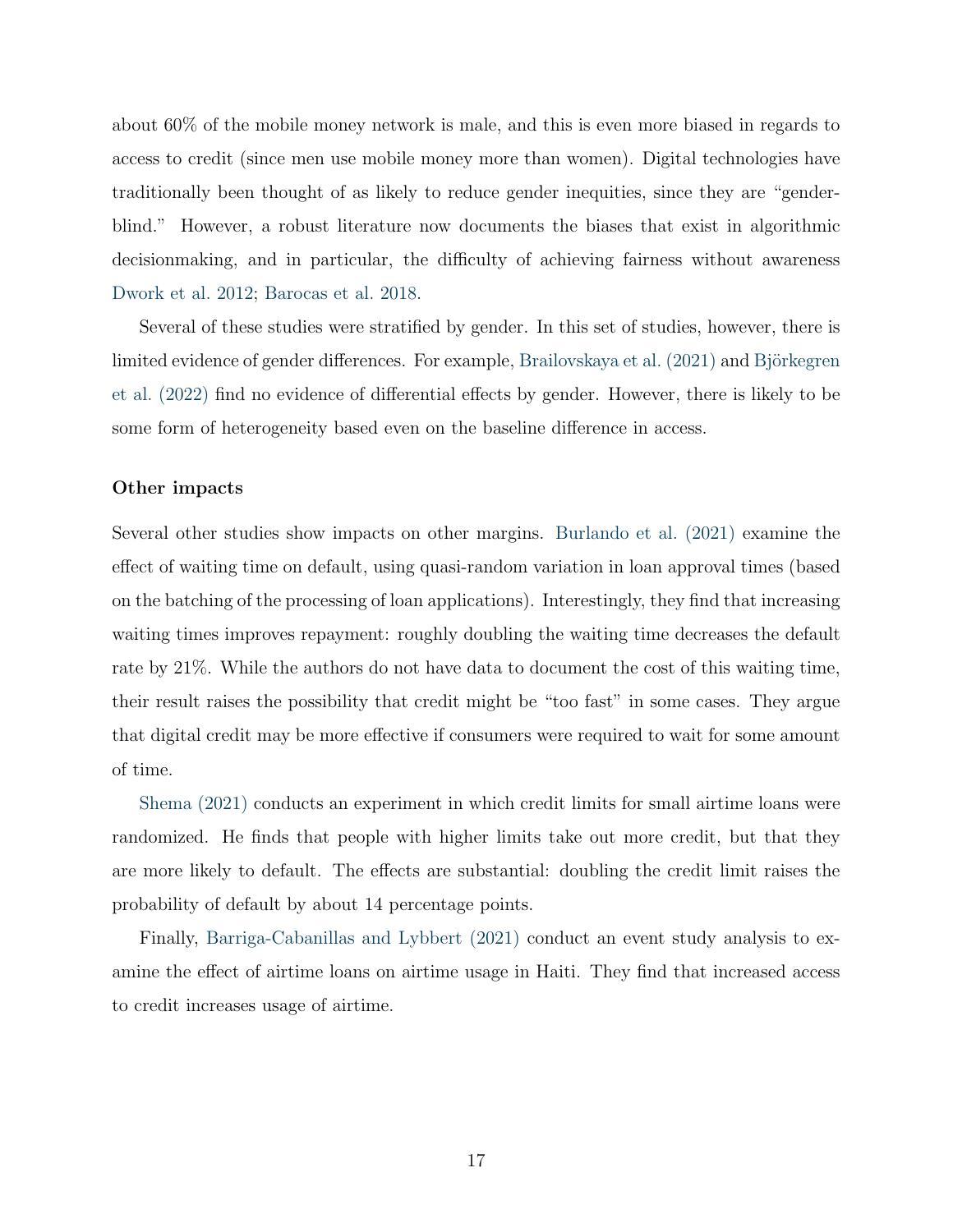## <span id="page-19-0"></span>4 Discussion

#### 4.1 Customer Knowledge and Consumer Protection

These preliminary studies show some modest positive effects of digital credit, and do not document any cases of large negative effects. However, it is clear from these studies - and especially from a broader set of qualitative observations - that there are still reasons to be concerned about the lack of consumer protections in the burgeoning digital credit ecosystem.

Within the impact evaluations discussed above, the main piece of evidence comes from the financial literacy RCT in [Brailovskaya et al. \(2021\).](#page-24-1) In the study, the authors ask questions of borrowers about basic knowledge of loan terms, yet document that most borrowers are uninformed. For example, only about one third of borrowers could recall the interest rate, knew the due date, or were even aware that there are late fees. While the Kutchova system does provide some reminders on these items for borrowers after the loan has been disbursed (i.e., loan repayment reminders and a reminder of the amount paid), this baseline lack of knowledge means that borrowers may be taking out loans without full information. The RCT was designed to provide this information, but also discuss the costs of failing to repay on time. In particular, eligible borrowers took an interactive voice response (IVR) financial literacy module. The module discusses the sizeable fees to borrowers and the risks of default (including reporting to the credit bureau), and suggests using savings instead.

Surprising to the researchers, the intervention *increased* loan demand.<sup>[9](#page-19-1)</sup> In this context, researchers interpret this result as showing that, even though borrowers are not informed, the loan terms compare favorably to other options. For example, they document that the interest rates on other lending options, such as Village Savings and Loan Associations, are also very high. In follow-ups, many respondents reported that the intervention made them *more* interested in a loan.

The intervention also caused borrowers to be less likely to default. This result suggests that information disclosure could potentially actually be profitable in this context - which is ironic given that loan terms, and in particular late fees, are not clearly disclosed by the

<span id="page-19-1"></span> $9$ This result is in contrast to a prior intervention which inspired the RCT, [Bertrand and Morse \(2011\),](#page-24-9) in which borrowers from a payday lender were informed of loan terms, and choose to reduce their demand for such loans.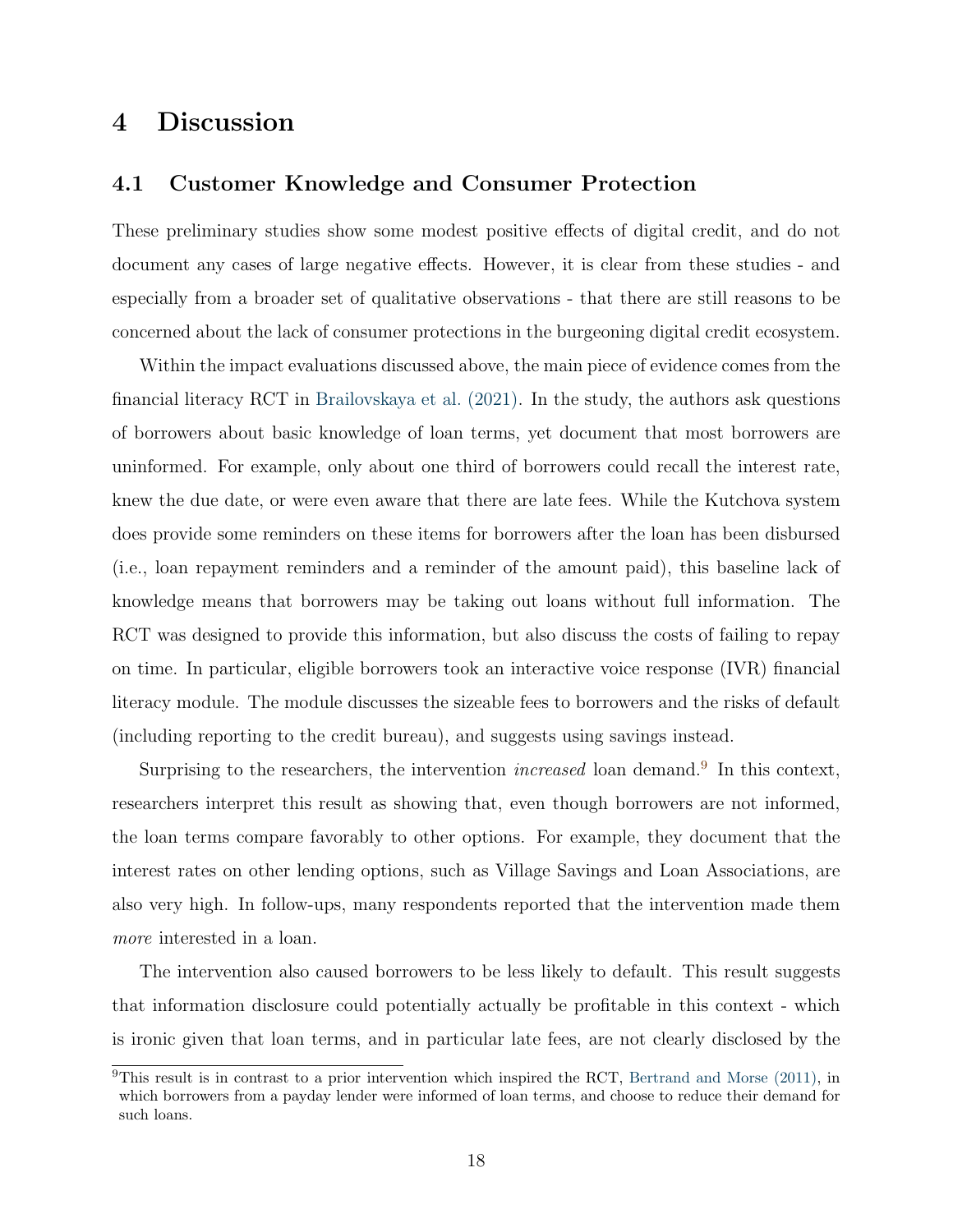lender [\(Brailovskaya et al.](#page-24-1) [2021\)](#page-24-1). Shrouded or hidden fees are also common in lenders across the world.<sup>[10](#page-20-0)</sup>

A second finding of relevance to consumer protection is [Burlando et al. \(2021\),](#page-24-4) who found that increased waiting times improved loan repayment. That finding suggests that mandatory waiting periods may have some beneficial effects, though the cost of imposing such waiting periods was not quantified in that study and deserves further attention.

The need for consumer protections in lending markets is not unique to low- and middleincome countries, and there has been vocal critique of payday loans and other products offered in other global markets (c.f. [Morse](#page-25-8) [2011;](#page-25-8) [Skiba and Tobacman](#page-26-4) [2019\)](#page-26-4). However, the rapid growth of digital credit is particularly concerning, given the lack of regulation in many of these new markets [\(Garz et al.](#page-25-2) [2021\)](#page-25-2). It is also important to note that the studies we review are of larger products offered by prominent digital lenders; with smaller, lesser-known products, the potential for scams and fraud is much greater [\(Fu and Mishral](#page-25-5) [2021\)](#page-25-5).

#### 4.2 Product Innovation

Another issue about the current generation of digital credit is that most consumer loan products offer only small, high-interest, short-term loans. There is substantial scope for product innovation to increase the range of benefits available to consumers. The current set of products can be useful to cope with times where money is badly needed, but are generally too small to allow for productive investment, which is where credit might have the biggest welfare impacts. Credit constraints may prevent high-return investments in human capital (i.e. [Duflo et al.](#page-25-9) [2021](#page-25-9) for scholarships for secondary school in Ghana), business investment (i.e. [de Mel et al.](#page-24-10) [2008\)](#page-24-10), or in agriculture. These loans only pay off in the future, and also involve larger sums, and so may be less in need of being "instant, automated, and remote." Still, expanding credit to these populations (via for example the use of nontraditional data) could be beneficial.

It remains to be seen whether digital credit can fill this gap. We are not aware of any completed studies of digital credit for productive investment. [Karlan et al. \(2020\)](#page-25-6) is one example, but issues with the lender have limited their ability to complete the planned

<span id="page-20-0"></span> $10$ See [Garz et al. \(2021\)](#page-25-2) for a discussion.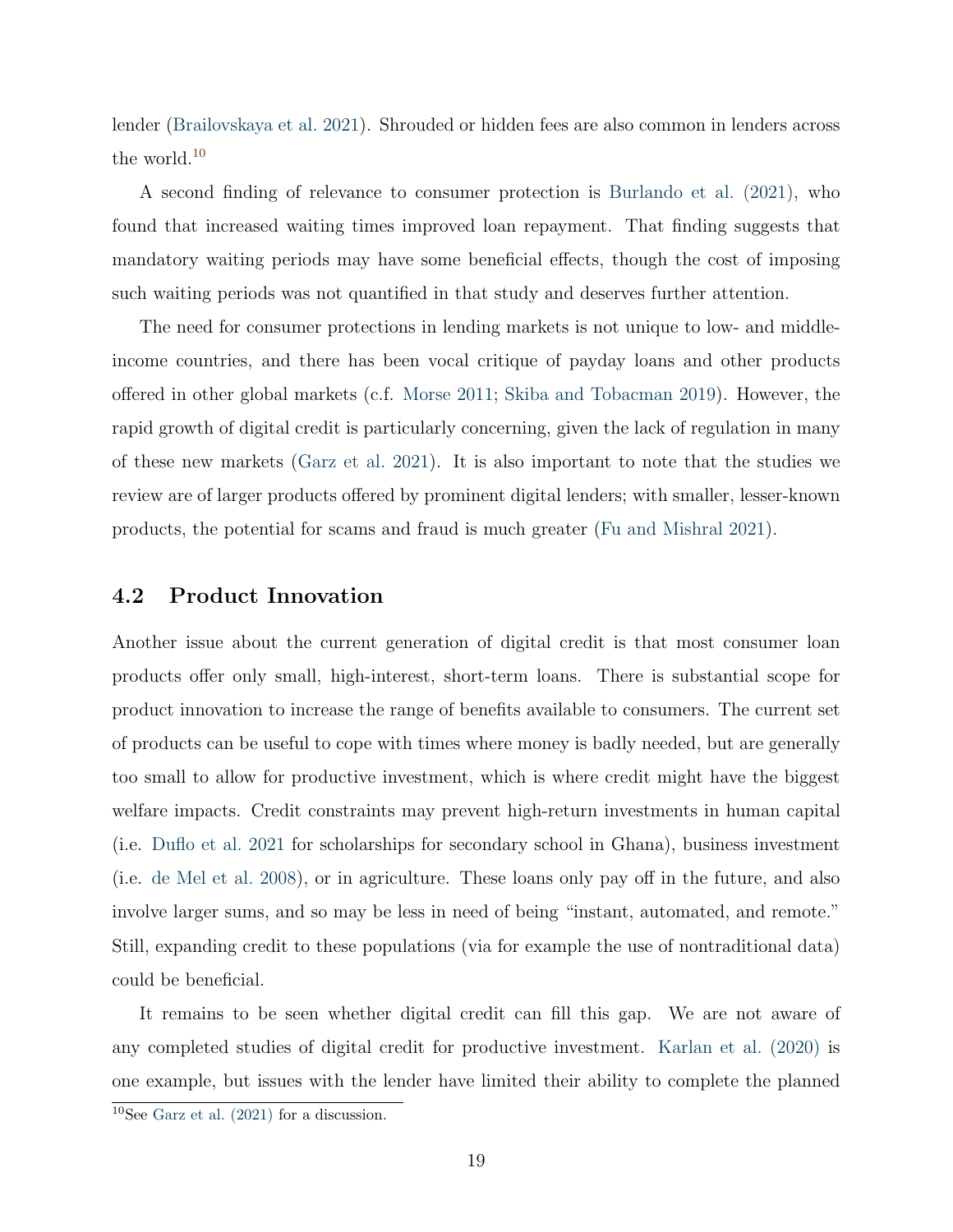impact evaluation. There are a few products that are coming on line geared specifically at farmers.<sup>[11](#page-21-0)</sup>

There are also several products that use digital credit in innovative ways. For example, digital technology allows the use of "digital collateral," for instance by using lockout technology that allows for a product to be remotely deactivated. This allows a lender to provide the product on credit, and then deactivate the product if the borrower does not repay. This technology has been used extensively with solar panels by companies such as M-Kopa and Fenix. This technology has proven effective in increasing purchase in a few recent RCTs (e.g., [Gertler et al.](#page-25-10) [2021,](#page-25-10) [Francis](#page-25-11) [2018\)](#page-25-11). M-Kopa and other firms are also expanding into other products, such as home appliances.

Ongoing work also explores the potential for innovative uses of the data generated by digital credit customers. For instance, [Rolf et al. \(2020\)](#page-25-12) develop a theoretical framework that demonstrates how lenders might jointly optimize for private and public objectives such as the lender's desire to maximize profits and the borrower's (or regulator's) desire to maximize the welfare of the consumer. In principle, the same "big" data used to credit score a consumer (Björkegren and Grissen [2020\)](#page-24-11) could be used to help lenders estimate and prioritize the likely welfare impacts of lending to that consumer.

A final promising area of ongoing research asks whether loan products can be better optimized to serve women, and improve women's economic empowerment. For instance, an ongoing study in the Dominican Republic by [Blumenstock et al. \(2021\)](#page-24-12) is testing whether gender-differentiated credit scores - which use different credit scoring algorithms to score women and men - can increase credit access to women without sacrificing profitability. While the study is still in the field, preliminary results suggest that as much as 80 percent of women would receive a higher credit scores using the gender-differentiated approach than they would with a traditional model. $^{12}$  $^{12}$  $^{12}$ 

<span id="page-21-0"></span> $11$ For example, Safaricom is offering a product called DigiFarm, targeting farmers.

<span id="page-21-1"></span> $12$ For more detail, see [https://financialallianceforwomen.org/news-events/gender-di](https://financialallianceforwomen.org/news-events/gender-differentiated-credit-scoring-a-potential-game-changer-for-women/)fferentiated-credit[scoring-a-potential-game-changer-for-women/.](https://financialallianceforwomen.org/news-events/gender-differentiated-credit-scoring-a-potential-game-changer-for-women/)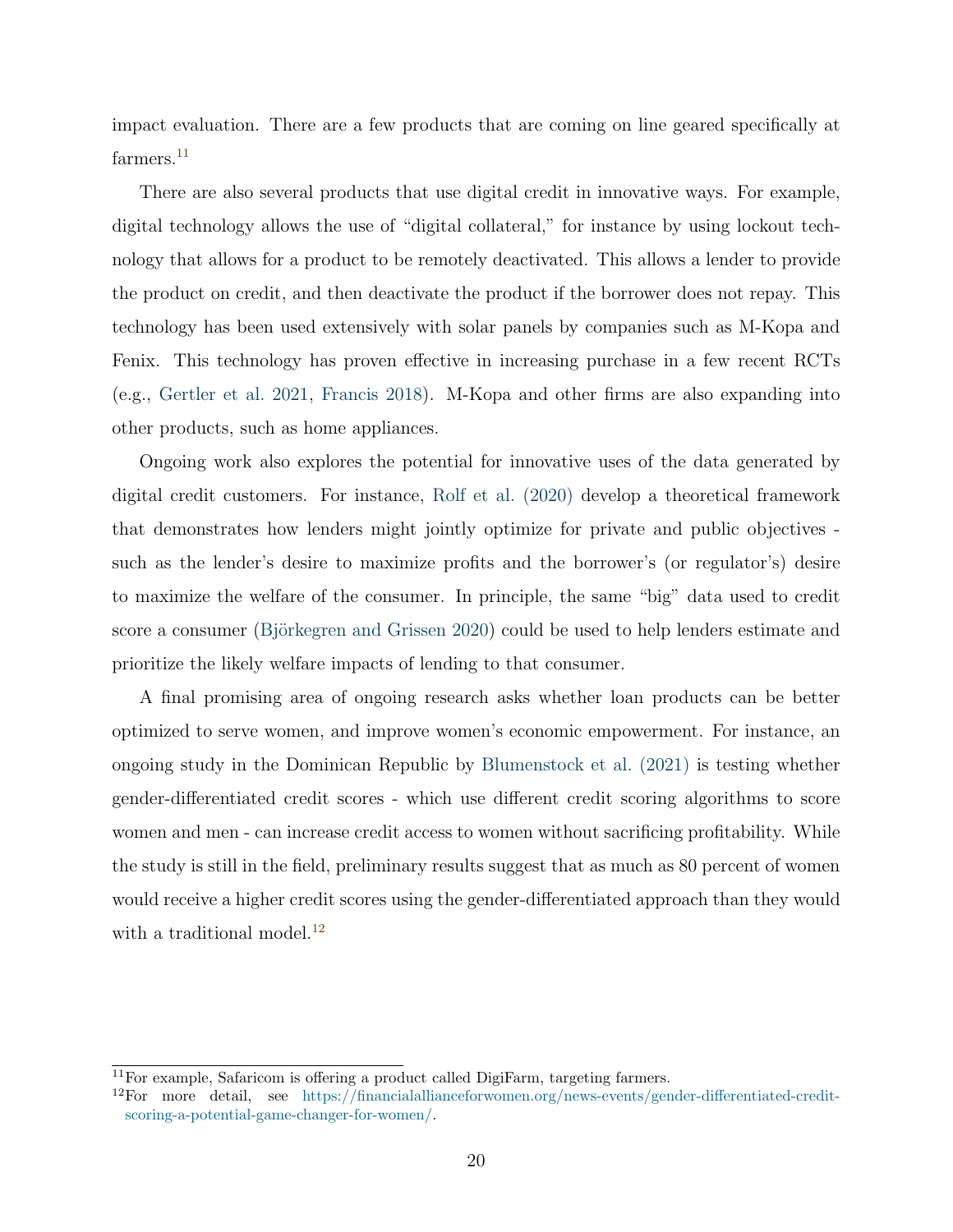## 4.3 Heterogeneity

It is almost certain that impacts of digital credit will be heterogeneous, across individuals and perhaps even over time for the same individual. While people with pressing small needs will likely benefit from easy access to digital loans, access might be *too* easy for some. For example, impatient customers may be tempted to spend money on immediate consumption, and may actually be harmed when the time comes to repay.

One piece of suggestive evidence on this point is from the Malawi study, which found that only about 38% of borrowers pay back fully on time, but 47% eventually pay back fully but do so late, incurring large fees. It is likely that at least some of those paying back late are simply missing the due date, and are paying added fees for no additional benefit.

Another type of heterogeneity is borrowers repeatedly taking out loans, from the same lender or from multiple lenders. For example, in the Malawi study, of those who took out a loan the average number of loans was about 5. Repeated borrowing at such high rates raises the question as to whether individuals would be better off financing expenses out of savings. A similar issue involves borrowers taking out loans from multiple lenders. Anecdotally, there are many reports of people financing one high-interest rate digital loan with another; this implies that people will likely eventually default. While this sort of behavior was not possible in the Malawi study (since other digital credit was not even available), this is an important questions as markets become more saturated with products (such as is happening in Kenya). The negative effects of default also depend on the context: while default might be costly where credit bureaus are strong, effects can be much more modest if the only penalty is the loss of future credit from a specific lender.

While heterogeneity of the sort listed here is almost certain to exist, the studies in this review were not powered to pick up such impacts (and instead focused on average impacts). Future work may usefully explore the prevalence of such heterogeneity.

## <span id="page-22-0"></span>5 Conclusion

The global expansion of digital credit is providing millions of historically unbanked individuals with access to formal loans for the first time. On the one hand, we might hope that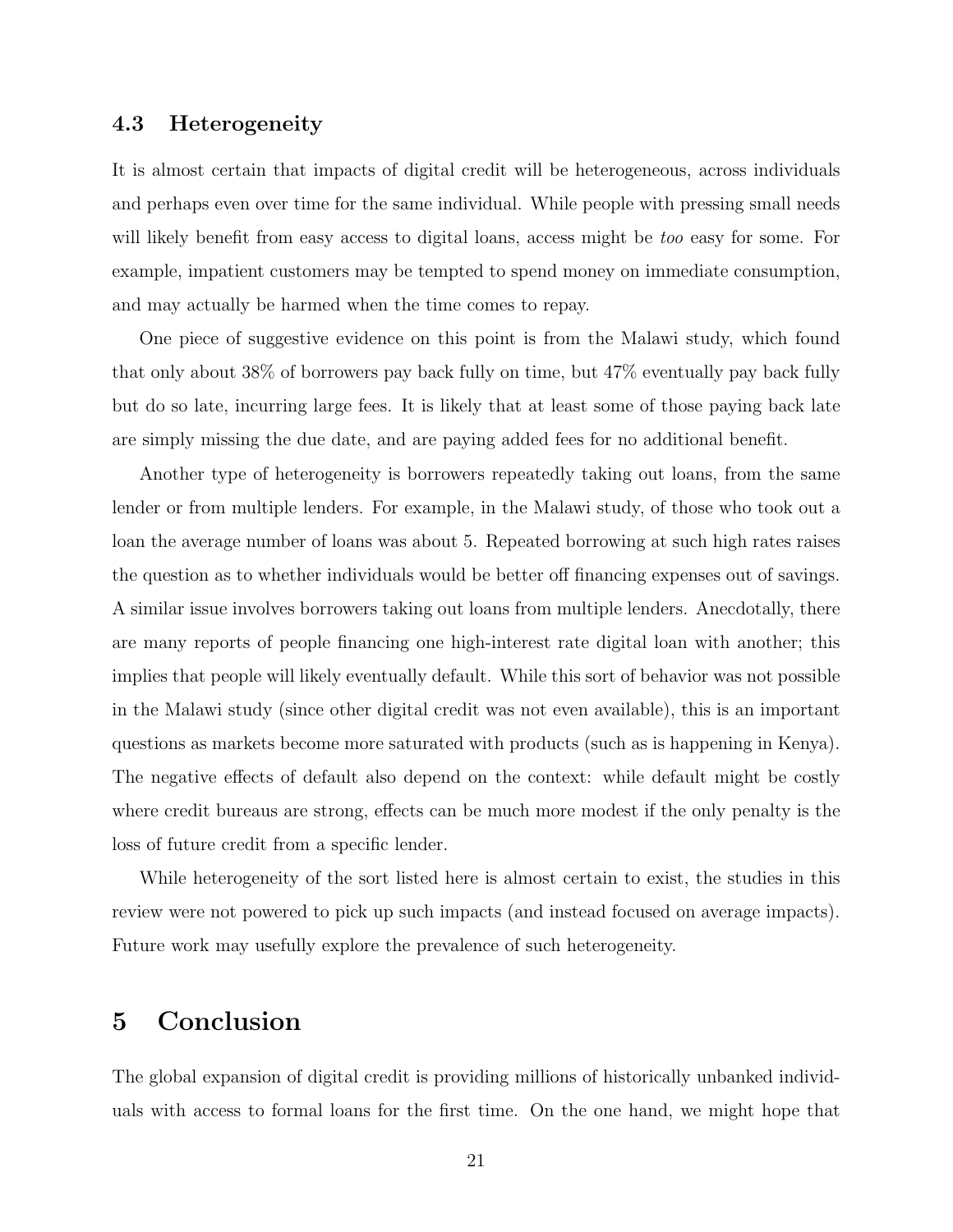this transformation could empower populations to make productive investments, smooth consumption in the face of income volatility, and otherwise have more autonomy over their financial decisions. On the other, the high interest rates and opaque loan terms could lead to systematic over-indebtedness and create financial distress.

This survey of preliminary evidence suggests that the average welfare impacts of digital credit are, to date, neither very positive nor very negative. The majority of studies find no significant impacts on the majority of measures of consumer welfare. There is some evidence that digital credit may lead to modest improvements in consumer resilience and subjective well-being, but those findings have not yet been replicated across multiple contexts. We interpret this as evidence that while digital credit may be transforming the consumer lending ecosystem, it is not transforming the lives of the borrowers.

Yet the current state of digital credit products and (lack of) regulation highlights several areas of concern. In particular, there is a clear lack of understanding among borrowers of the terms of the loans they are using, or of the consequences of default or late repayment. The current evidence base of impact evaluations is also very thin, based on only a handful of products evaluated in specific markets. The lack of robust evidence highlights the need for concerted and coordinated future work to better understand the welfare impacts of digital credit.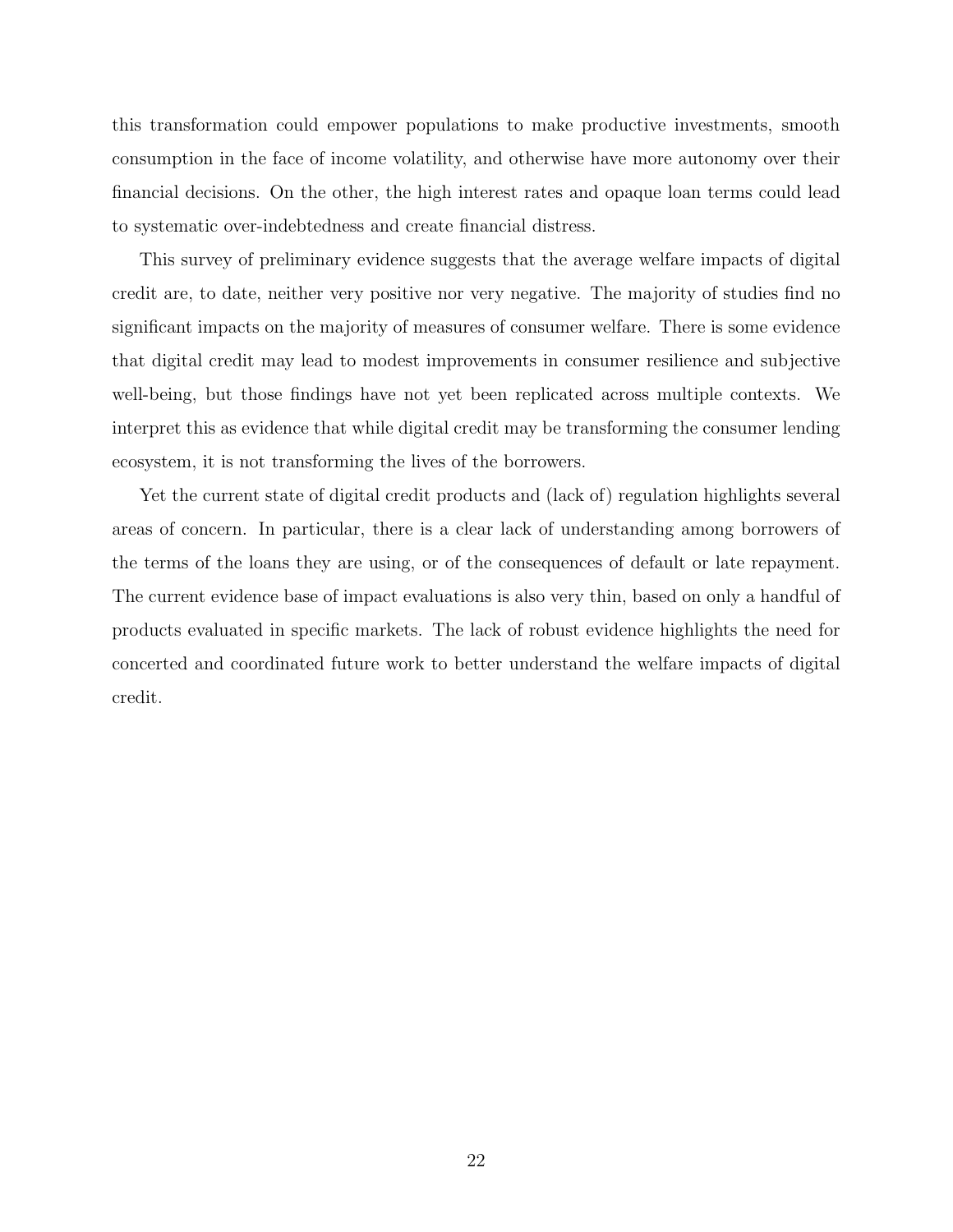## <span id="page-24-7"></span>References

- <span id="page-24-2"></span>Banerjee, Abhijit, Dean Karlan, and Jonathan Zinman (2015). "Six Randomized Evaluations of Microcredit: Introduction and Further Steps." *American Economic Journal: Applied Economics* 7 (1): 1–21.
- <span id="page-24-8"></span>Barocas, Solon, Moritz Hardt, and Arvind Narayanan (2018). *Fairness and Machine Learning*. fairmlbook.org.
- <span id="page-24-5"></span>Barriga-Cabanillas, Oscar and Travis J. Lybbert (2021). "Liquidity or Convenience? Heterogeneous Impacts of Mobile Airtime Loans on Network Usage and Communication Expenditure." Unpublished.
- <span id="page-24-9"></span>Bertrand, Marianne and Adair Morse (2011). "Information Disclosure, Cognitive Biases, and Payday Borrowing." *The Journal of Finance* 66 (6): 1865–1893.
- <span id="page-24-3"></span>Björkegren, Daniel, Joshua Blumenstock, Omowunmi Folajimi-Senjobi, Jacqueline Mauro, and Suraj R. Nair (2022). "Instant Loans Can Lift Subjective Well-Being: A Randomized Evaluation of Digital Credit in Nigeria." *arXiv:2202.13540 [econ, q-fin]*.
- <span id="page-24-11"></span>Björkegren, Daniel and Darrell Grissen (2020). "Behavior revealed in mobile phone usage predicts credit repayment." *The World Bank Economic Review* 34 (3): 618–634.
- <span id="page-24-12"></span>Blumenstock, Joshua, Laura Chioda, Paul Gertler, and Sean Higgins (2021). "Gender-Differentiated Digital Credit Algorithms Using Machine Learningt."
- <span id="page-24-1"></span>Brailovskaya, Valentina, Pascaline Dupas, and Jonathan Robinson (2021). "Digital Credit: Filling a hole, or Digging a hole? Evidence from Malawi." Unpublished.
- <span id="page-24-4"></span>Burlando, Alfredo, Michael Kuhn, and Silvia Prina (2021). "Too Fast, Too Furious? Digital Credit Speed and Repayment Rates." Unpublished.
- <span id="page-24-0"></span>Chen, Greg and Rafe Mazer (2016). "Instant, Automated, Remote: The Key Attributes of Digital Credit." CGAP Blog, [https://www.cgap.org/blog/instant-automated-remote](#page-1-0)[key-attributes-digital-credit.](#page-1-0)
- <span id="page-24-10"></span>De Mel, Suresh, David McKenzie, and Christopher Woodruff (2008). "Returns to Capital in Microenterprises: Evidence from a Field Experiment." *Quarterly Journal of Economics* 123 (4): 1329–1372.
- <span id="page-24-6"></span>Demirgüç-Kunt, Asli, Leora Klapper, Dorothe Singer, Saniya Ansar, and Jake Richard Hess (2018). *The Global Findex Database 2017 : Measuring Financial Inclusion and the Fintech Revolution*. Washington, D.C.: World Bank Group.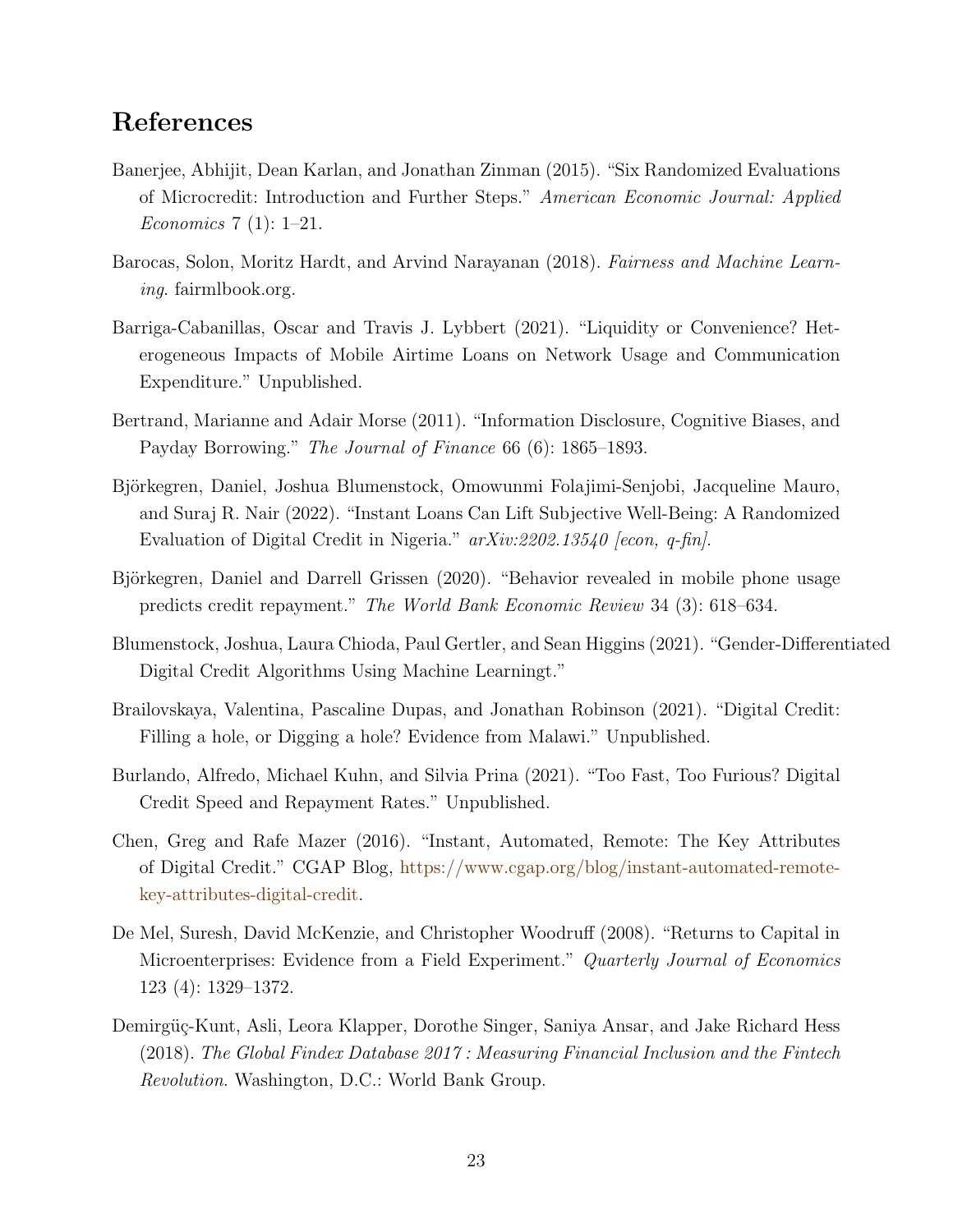- <span id="page-25-9"></span>Duflo, Esther, Pascaline Dupas, and Michael Kremer (2021). "The Impact of Free Secondary Education: Experimental Evidence from Ghana." Working Paper 28937. National Bureau of Economic Research.
- <span id="page-25-7"></span>Dwork, Cynthia, Moritz Hardt, Toniann Pitassi, Omer Reingold, and Richard Zemel (2012). "Fairness Through Awareness." *Proceedings of the 3rd Innovations in Theoretical Computer Science Conference*. ITCS '12. New York, NY, USA: ACM: 214–226.
- <span id="page-25-11"></span>Francis, Eilin (2018). "Paying to Repay? Experimental Evidence on Repayment Commitment." Unpublished.
- <span id="page-25-5"></span>Fu, Jonathan and Mrinal Mishral (2021). "Combating Fraudulent Financial Technologies with Machine Learning." *IPA Study Summary*.
- <span id="page-25-2"></span>Garz, Seth, Xavier Giné, Dean Karlan, Rafe Mazer, Caitlin Sanford, and Jonathan Zinman (2021). "Consumer Protection for Financial Inclusion in Low- and Middle-Income Countries: Bridging Regulator and Academic Perspectives." *Annual Review of Financial Economics* 13 (1): 219–246.
- <span id="page-25-10"></span>Gertler, Paul, Brett Green, and Catherine Wolfram (2021). "Digital Collateral." NBER Working Paper 28724. National Bureau of Economic Research.
- <span id="page-25-3"></span>Johnen, Constantin, Martin Parlasca, and Oliver Mußhoff (2021). "Promises and pitfalls of digital credit: Empirical evidence from Kenya." *PLOS ONE* 16 (7): 1–14.
- <span id="page-25-6"></span>Karlan, Dean, Monica Lambon-Quayefio, Utsav Manjeer, and Christopher Udry (2020). "Digital Credit and Agriculture: A Randomized Experiment in Ghana." AEA RCT Registry.
- <span id="page-25-0"></span>McKinsey & Company (2021). "Joining the next generation of digital banks in Asia."
- <span id="page-25-1"></span>Microsave Consulting (2019). "Making Digital Credit Truly Responsible: Insights from analysis of digital credit in Kenya." Presentation, [https://www.centerforfinancialinclusion.org/m](#page-1-0)aking[digital-credit-truly-responsible.](#page-1-0)
- <span id="page-25-8"></span>Morse, Adair (2011). "Payday lenders: Heroes or villains?" *Journal of Financial Economics* 102 (1): 28–44.
- <span id="page-25-4"></span>Ogada, James and Phillipa Hammond (2021). "The digital credit landscape: Focus on Kenya, Nigeria and India." Busara Center Technical Report.
- <span id="page-25-12"></span>Rolf, Esther, Max Simchowitz, Sarah Dean, Lydia T. Liu, Daniel Björkegren, Moritz Hardt, and Joshua Blumenstock (2020). "Balancing Competing Objectives with Noisy Data: Score-Based Classifiers for Welfare-Aware Machine Learning." *Proceedings of the 37th*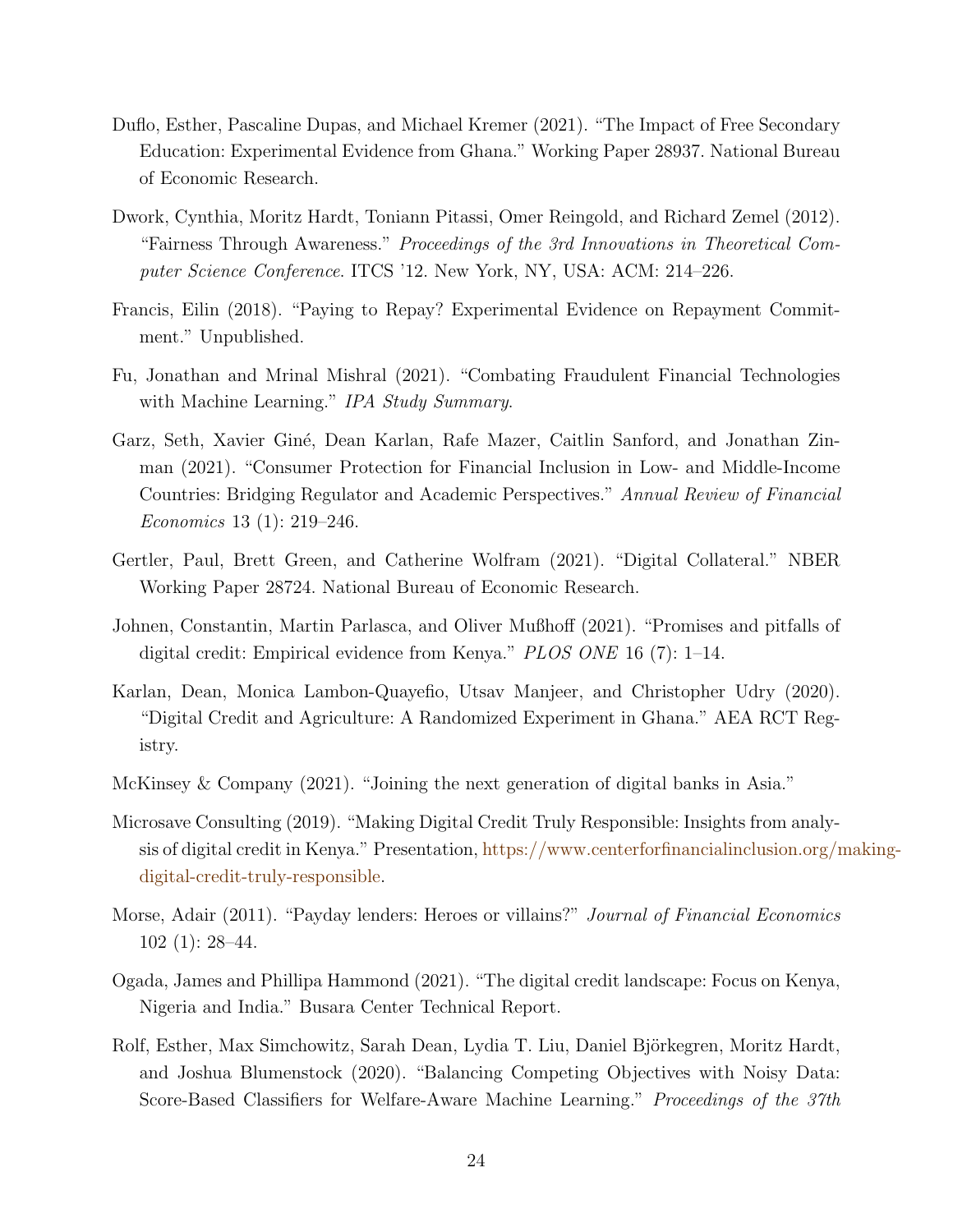*International Conference on Machine Learning*. Ed. by Hal Daumé III and Aarti Singh. Vol. 119. Proceedings of Machine Learning Research. PMLR: 8158–8168.

- <span id="page-26-0"></span>Safaricom (2021). "Results Booklet for the Year Ended 31st March 2021." Fiscal Year Report, [https://www.safaricom.co.ke/images/Downloads/FY21](#page-1-0) Results Booklet.pdf.
- <span id="page-26-3"></span>Shema, Alain (2021). "Effects of increasing credit limit in digital microlending: A study of airtime lending in East Africa." *The Electronic Journal of Information Systems in Developing Countries* n/a (n/a): e12199. eprint: [https://onlinelibrary.wiley.com/](https://onlinelibrary.wiley.com/doi/pdf/10.1002/isd2.12199) [doi/pdf/10.1002/isd2.12199](https://onlinelibrary.wiley.com/doi/pdf/10.1002/isd2.12199).
- <span id="page-26-4"></span>Skiba, Paige Marta and Jeremy Tobacman (2019). "Do Payday Loans Cause Bankruptcy?" *The Journal of Law and Economics* 62 (3): 485–519.
- <span id="page-26-1"></span>Suri, Tavneet, Prashant Bharadwaj, and William Jack (2021). "Fintech and household resilience to shocks: Evidence from digital loans in Kenya." *Journal of Development Economics* 153: 102697.
- <span id="page-26-2"></span>Toth, Russell (2021). "The Impacts of Liquidity Loans to Mobile Money Agents." DCO Final Report.